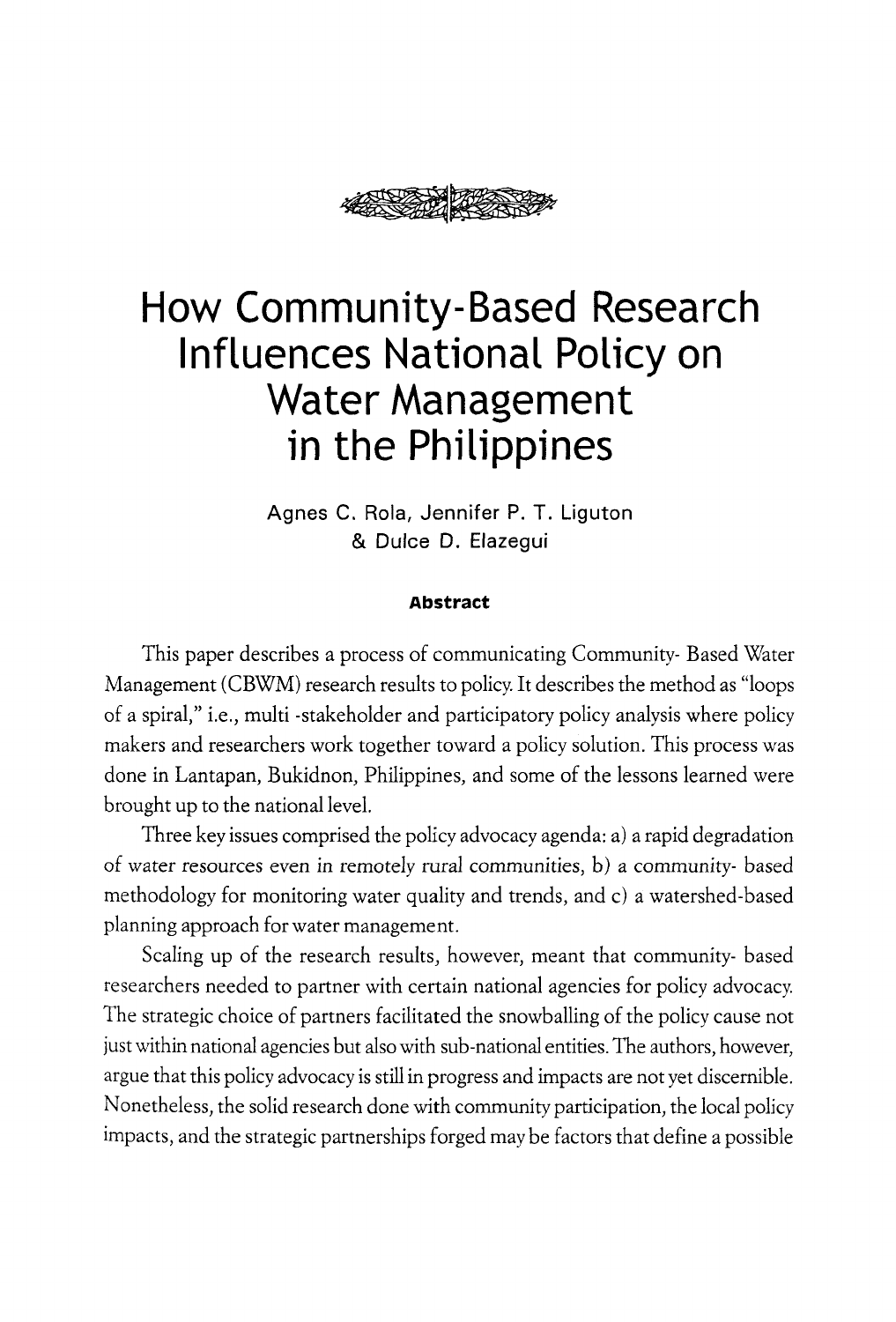best -practice approach in influencing national water policy from a community- based research perspective.

Keywords: community- based water management, water policy, participatory policy analysis, partnerships, Bukidnon

#### **Introduction**

Policymaking in the Philippines is a complicated process. For one to influence policy, a deeper understanding of the process is needed. In theory, policy formation starts with a recognition of the problem followed by the predictions and projections done to have a clear understanding of the potential policy solution (Dunn 1996, Dye

**In a rationalist and expert-led policy model, policymakers usually listen to policy analysts, mostly economists, on most of these issues. However, as the roots of democracy deepen in a society, the sphere of policy influence broadens, and other forces such as the private sector and civil society, in addition to the statecentered forces, participate in and affect policy analysis.** 

1998). In a rationalist and expert-led policy model, policymakers usually listen to policy analysts, mostly economists, on most of these issues. However, as the roots of democracy deepen in a society, the sphere of policy influence broadens, and other forces such as the private sector and civil society, in addition to the state- centered forces, participate in and affect policy analysis (Shown in Figure 1).

It is in this context that this paper explores the possibility of having, and the manner by which, communities far away from the center, influence national policy on natural resource

management, in particular, on water resource management. As seen in Figure 1, civil society, the private sector and state-centered agencies all input in the process of policymaking. In the Philippines, in fact, the executive and legislative branches of government have increasingly welcomed advice and feedback from these various sources in the belief and expectation that the confluence of information and knowledge foundations may lead to a more relevant and sound policy. In terms of community-based research and information, (while indeed, most of their usages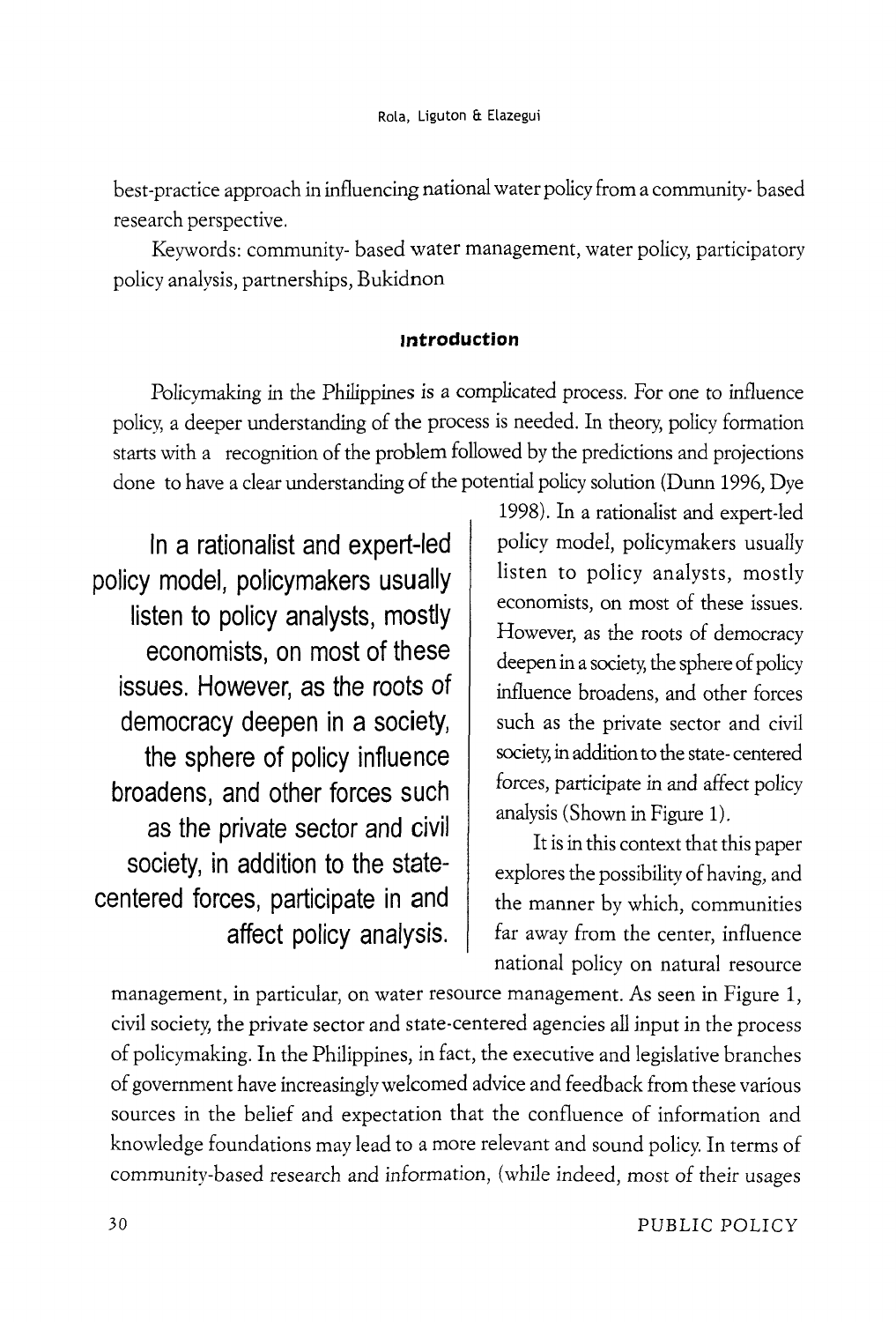

**FIGURE 1**  The Policy Formation Process (Modified from G. Meier, 1991)

apply to local scenarios, thereby sometimes discouraging efforts to translate them for national policy level consumption), the recent trend among some policymakers to include site-specific views "from the field" gives some assurance that such results and data may serve as inputs in policy deliberations and debates, especially in natural resource management (see for instance, Loevinsohn and Rola 1998). The question therefore may not be whether community-based knowledge and information can

help shape and influence policy but *how*  they can do so. In other words, the issue is how community-based water management (CBWM) research results may be mainstreamed in the overall process of influencing national water policy.

This paper illustrates the case of a community in Lantapan, Bukidnon whose community-based research and monitoring of water quality and watershed health management helped greatly in local policy decisions and

**The question therefore may not be whether community-based knowledge and information can help shape and influence policy but how they can do so. In other words, the issue is how community-based water management (CBWM) research results may be mainstreamed in the overall process of influencing national water policy.**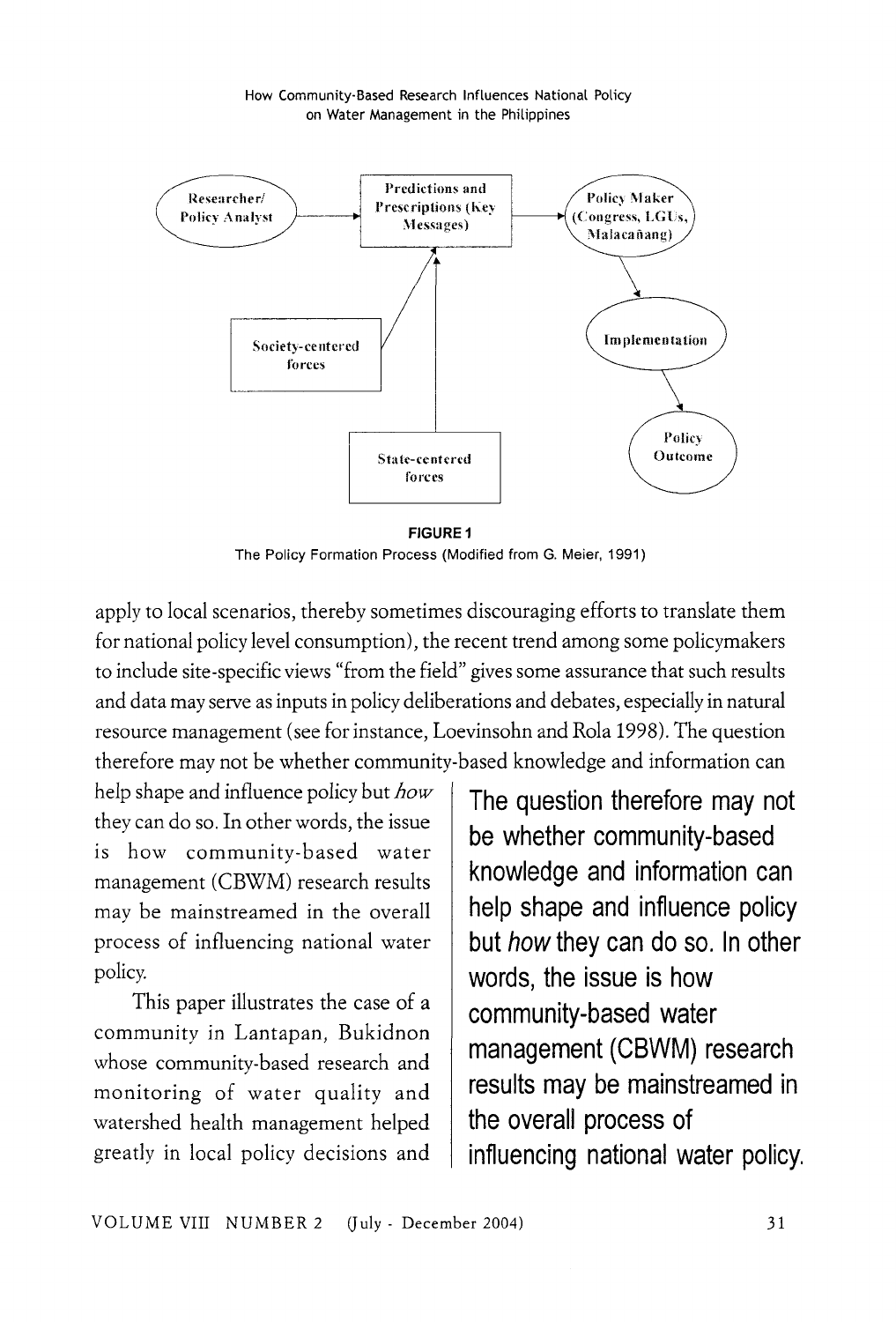impacts on water management. Because of said positive outcomes from which lessons may be drawn and replicated in other similar environments, the results, recommendations and courses of action from the research have been the subject of a "scaling up" advocacy program to national policy level by the project proponents in partnership with certain institutions and coalitions. The process by which this project was conceptualized and implemented- in a "loops of a spiral" model, with stakeholders' participation and alliances, and closer researcher-policy linkage as specific instruments - is documented in this paper.

Clearly, the experience points out the importance of knowing where and how to maximize the comparative advantages of certain institutions, how to operate in an uneven playing field where institutions have diverse capabilities, and how to ascertain alternative routes by which policy-relevant information can reach policymakers and other key actors, thereupon affecting policy. Hopefully, the experience will evolve into a "good practice" approach that would help influence policy from a community-based perspective.

This paper has three parts. Part I is a description of the research- policy link with illustrations of the experience of the community-based water monitoring project in Lantapan, Bukidnon, Philippines. Part II is a documentation of the water policy advocacy process from community to national level, where strategies in scaling up are described. Part III focuses on the lessons learned.

#### **The Research-Policy Interface: Is it Loops of a Spiral?**

Not too long ago, research was quite a distance away from policy. The sociopolitical milieu for policymaking was not research-based but was rather dependent on vested interests propagated by various lobby groups. In addition, there was a dearth of research, especially quality research, to analyze specific policy issues. In recent times, though, some improvements came with shifts in the paradigm regarding the importance of research taking place and with more enlightened decision makers and policymakers beginning to appreciate the role of research in their deliberation and decision making process.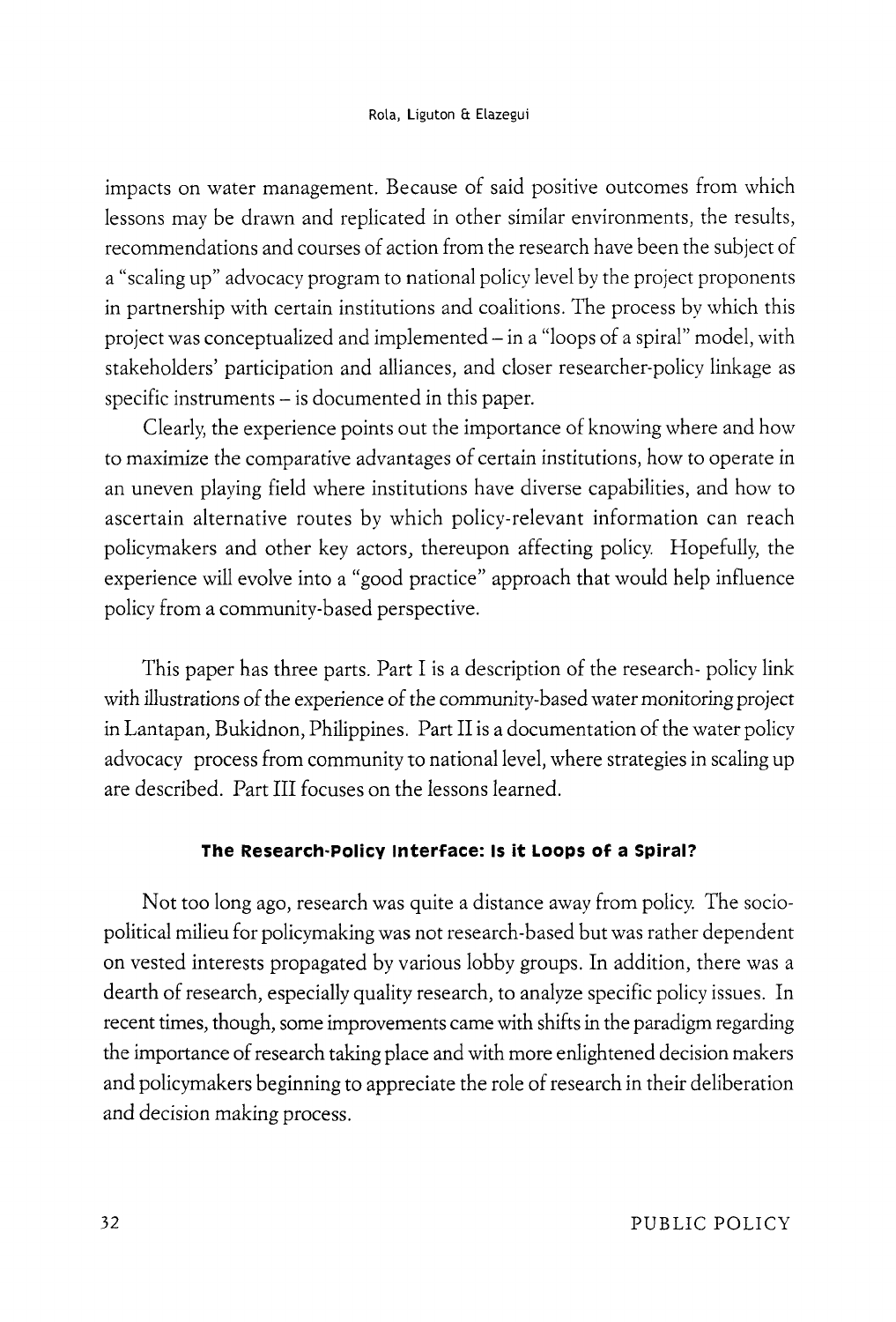## **The communication Challenge**

\X'hile some research has been useful in policy deliberations, other research has not been useful at all. What explains this unevenness ? To a large degree, the answer lies in

the extent and manner by which researchers and policy makers communicate with one another. A number of issues have contributed to this communication problem (Tollini 1998), characterized bv differences in "culture," values and perspectives. An understanding of the reasons

**While some research has been useful in policy deliberations, other research has not been useful at all. What explains this unevenness ? To a large degree, the answer lies in the extent and manner by which researchers and policy makers communicate with one another.** 

behind these problems and the identification of possible ways or interventions to overcome them remain a challenge in the field of communication.

Among these problems, according to Tollini ( 1998) are:

- *a) Differences in focus.* Policymakers and researchers interpret problems in different ways. For instance, policymakers are inclined to treat the symptoms while researchers look for the cause. To bridge this difference, both policymakers and researchers will have to closely collaborate in all stages of the process of finding a solution to problems.
- *b) Differences* in *objectives.* Researchers and policymakers respond to a different set of incentives. Scientists look for recognition from their peers whereas policymakers need legitimization from their constituency. Moreover, the two parties look for different types of information in fulfilling their respective objectives. A constant dialogue between them can thus reduce this difference and the resulting communication barriers.
- *c) Different degrees of urgency.* Policymakers often have to decide even without data. Researchers, on the other hand, find answers by testing hypotheses , a process which usually takes a long time. At the same time, their time frames differ widely. The mandate of policy research is to predict scenarios so that solutions to future problems are readily available to policymakers.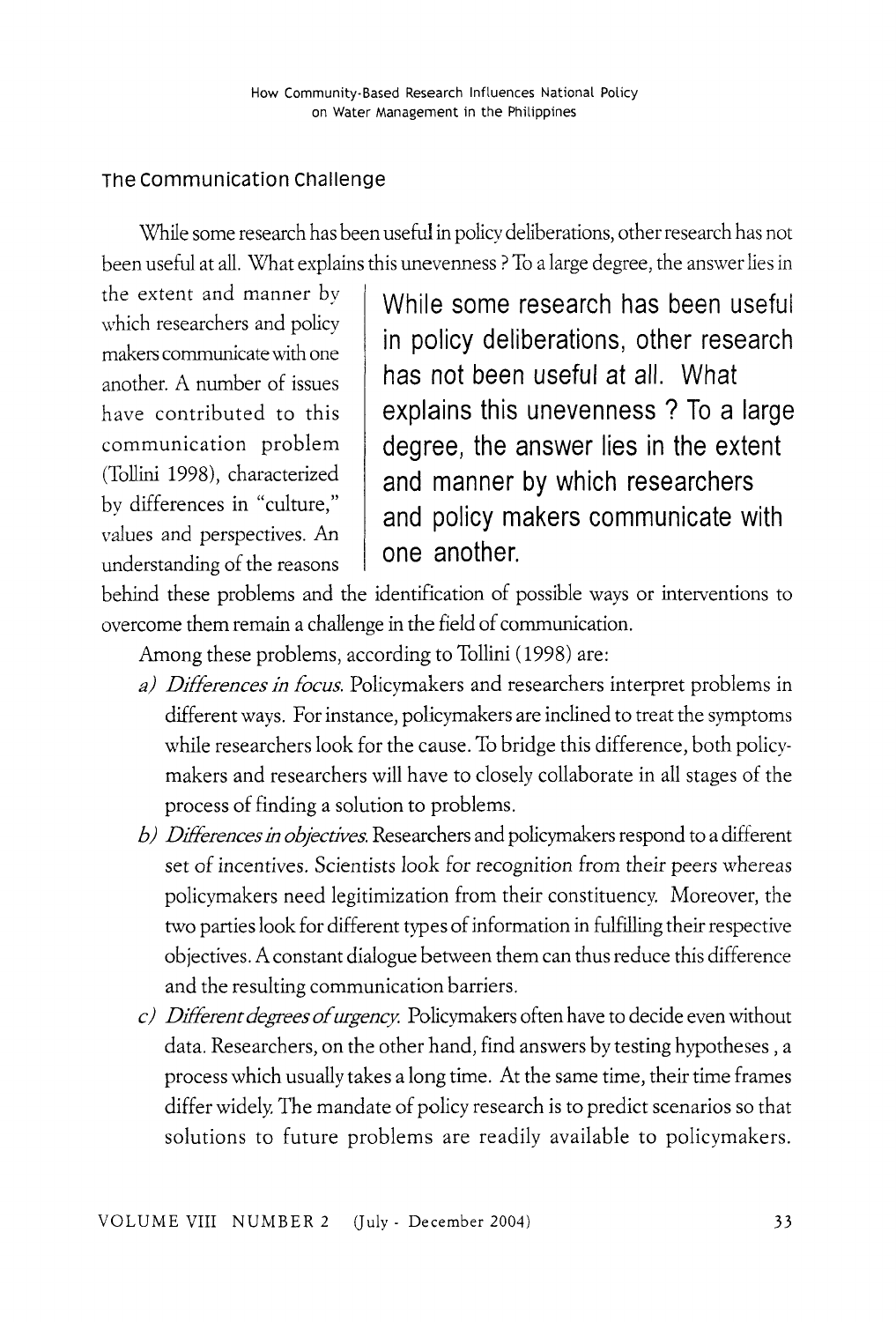Unfortunately, this model of complicated programming may not be available or feasible in developing countries.

*d) Distance between the research station and policy-making arena.* Researchers and policymakers live in different worlds, and opportunities for interpersonal contact are few. This, gap, however, has considerably narrowed as members of the academe are often invariably appointed to executive department positions and executive officials usually return to or choose to join the faculty ranks in universities. As Tollini (1998) further observes:

If researchers and policy makers would collaborate, they will discover how much they would have in common. They will see how science can enrich policy, and how relevant research can be, if supported by good policy. This will take time and involve costs, but costs of learning to communicate and collaborate are a decreasing function of time spent working together. In other words, once the results in terms of better policy analysis and enhanced policies become apparent, the easier it becomes for researchers and policy makers to work together.

Despite the difficulties in closing the gaps in the above differences, the problems are not entirely insurmountable. The current paradigm of participatory research and participatory policy analysis is said to help in bridging this gap between research and policy.

## **Experience in Bukidnon, Philippines**

What was the experience in this regard in Bukidnon?

The study done in Bukidnon investigated the initiatives of an emerging local institution formed out of a project activity known as the Sustainable Agriculture and Natural Resource Management Collaborative Research Support Program-Southeast Asia (SANREM CRSP-SEA) $^1$ in providing community-generated water data for local policy and action (please see Deutsch *et.* al2001a and 2001b, and Deutsch and Orprecio 2004 for details). The study revealed that local people with sufficient training were in a position to monitor the state of their own water resources. Such monitored information was used for local policy and governance.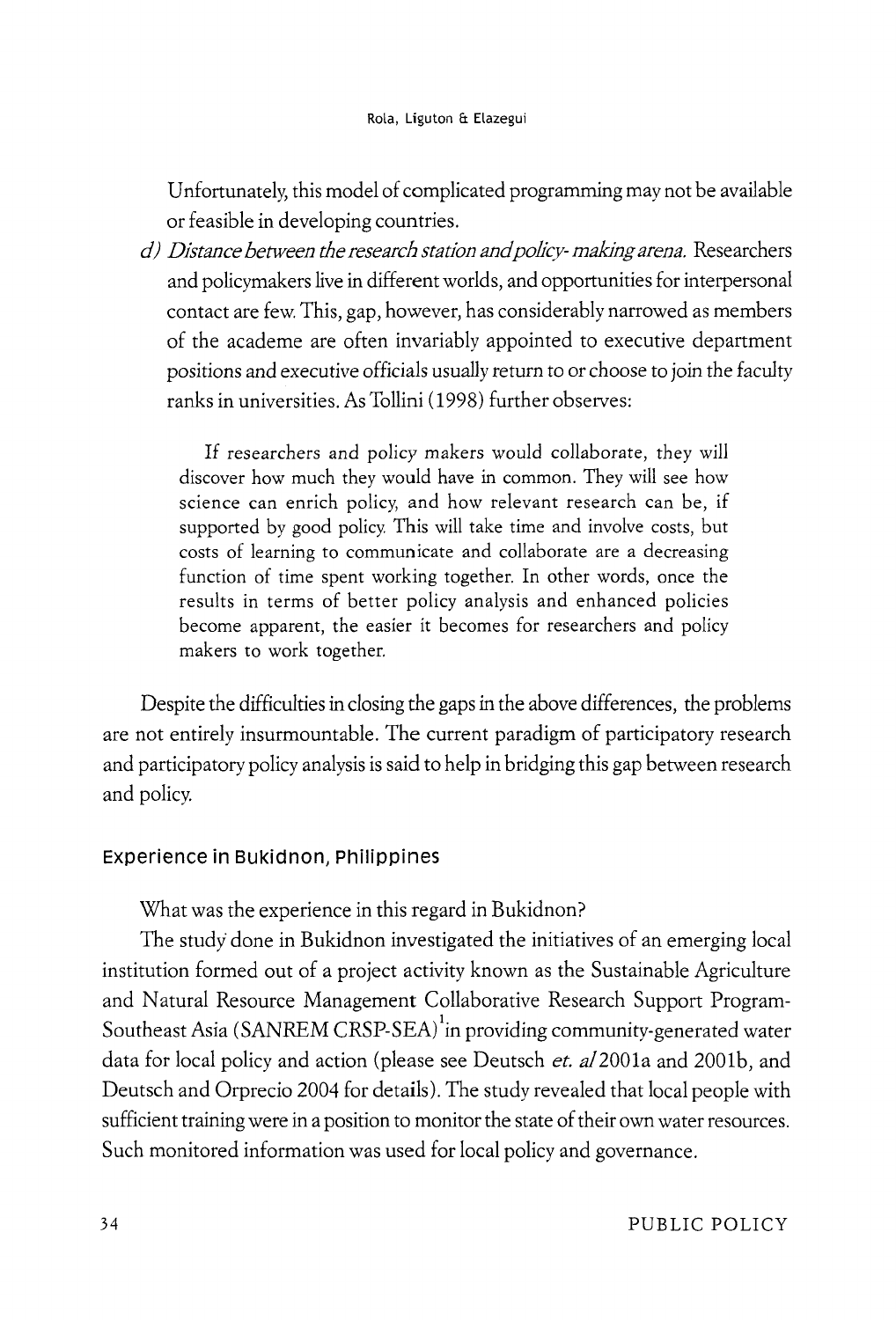## **The study Site**

The municipality of Lantapan, Bukidnon, Philippines, is the headwater of four big river systems which supply water to the Manupali-Muleta Watershed. The four main rivers are the Alanib, Maagnao, Kulasihan and Tugasan Rivers which in turn supply water to the much bigger "Rio Grande de Mindanao." In recent years, however, deforestation and soil erosion have been perceived as contributing to the dwindling water supply from these rivers which are the primary source of water supply for power, irrigation and domestic use. The restoration of the water supply is therefore of great concern to the local government of Lantapan and the communities within it. In addition, because of the acknowledged contribution of these upland water bodies to the whole of the Mindanao island, more value is given to the proper management of these resources.

## **The water watch croup**

One of the earliest projects undertaken by the SANREM CRSP-SEA in its pilot site of Lantapan was a community-based water quality monitoring project. This aimed to facilitate the development of water quality and watershed assessment measures and capabilities by local communities and to provide physico-chemical data that could be used in adopting policy meant to improve water quality (Deutsch *et. al*, 2001a and 2001b).

To implement the project, a group consisting mostly of volunteers from among the community citizens, including the native tribe ( *Talaandig)* members and migrant farmers, was set up. The group's task was to monitor the quality of water in the four big river systems originating from the Lantapan area. For them to be able to do this, the group members were given training in water quality monitoring and principles of watershed management.

Originally called the Water Watch Group or *Tigbantay Wahig* in the Binukid dialect, the core group of these water monitors then proceeded to form a people's organization (The *Tigbantay Wahig*, Inc.) and incorporated themselves as an officially recognized non-government organization (NGO) in 1995. Since then, the *Tigbantay Wahig's* monitoring results have been regularly disseminated to community members, educators, and local policymakers. Their data and the work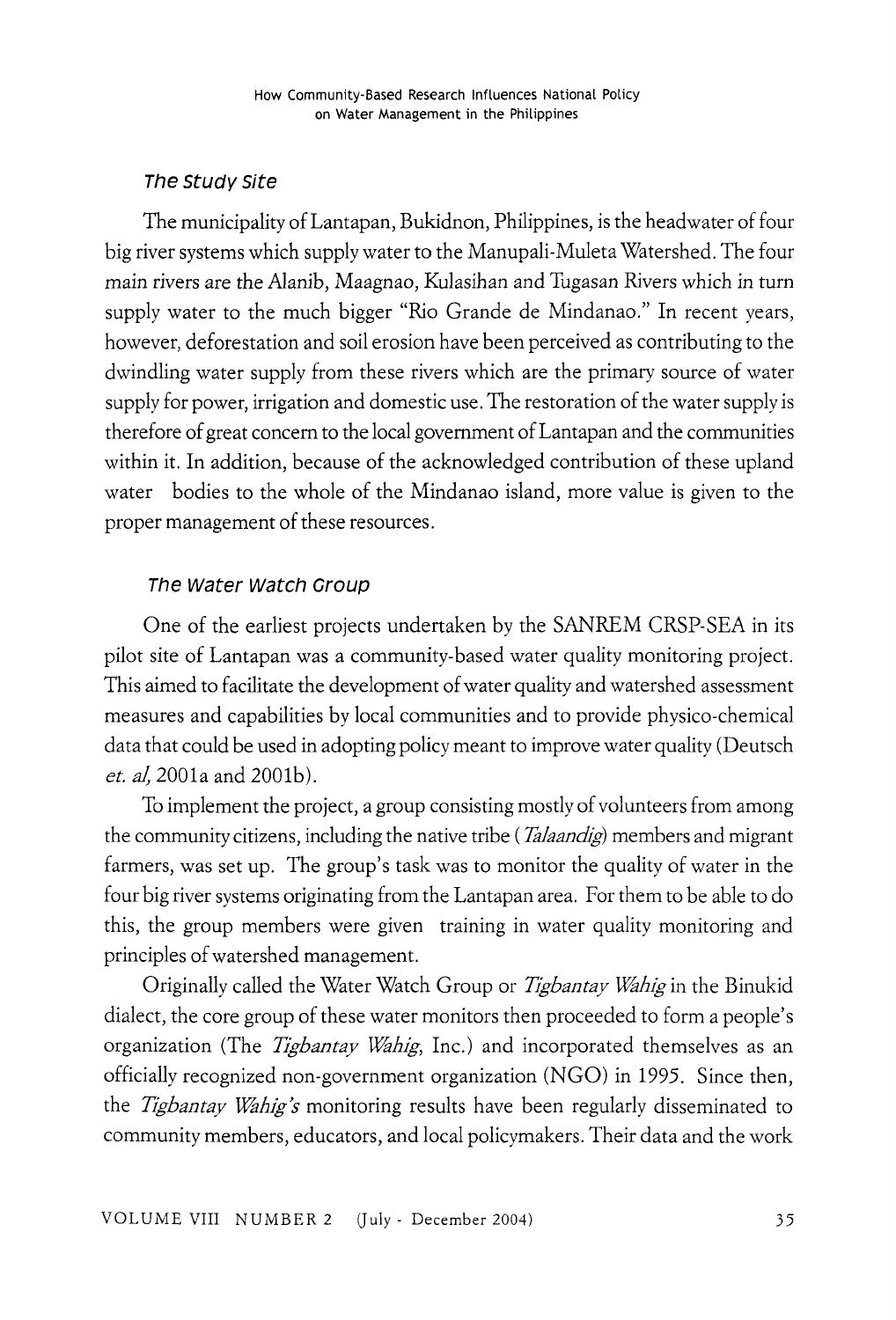that they have been doing helped alert local policymakers and other stakeholders in the area on the state of their water resources, thereby moving them to action to address said issue. The challenge at this time is how to mainstream this communitybased organization in the formal structure of governance of water resources.

## Tracing Lantapan's History in Local Water Resource Policy and Governance

What is the role of the *Tigbantay Wahig* in Lantapan's policy and governance of its water resources? To better understand this, it is best to trace Lantapan's history in this field.

In the early days, water was a free resource which people simply obtained for their needs from the numerous rivers, streams and waterfalls found in the area. There were no conflicts as people could have all the clean, pure water that they needed. Management of water resources was largely in the hands of the indigenous people (IP) who made use of water for both their basic needs and their many customs and rituals, vestiges of which may still be seen in the traditions being kept by them.

In the 1970's and the 1980's, however, massive deforestation resulted in the opening of new lands for agriculture. The market forces that came when agriculture was intensified in the early 80s eventually led to water conflicts between lowland rice farmers in irrigted areas and upland vegetable growers in Lantapan. Households likewise increased in number as a result of the influx of migrants. This led to intense competition in the use of water. Unfortunately, at the local level, there was no institutional structure to manage water conflicts, thereby worsening the degradation effect of water resources.

Meanwhile, on the national level, an enabling law to settle water conflicts was established with the promulgation of the Water Code of the Philippines (Presidential Decree No. 1067) on December 31, 1976. Among the underlying principles of the Code is that all waters belong to the State and cannot be the subject of acquisitive prescription. This stipulation runs counter to the customary law of the indigenous tribe in the study site which had, by that time, become a source of serious conflicts that could jeopardize the economic development in the area.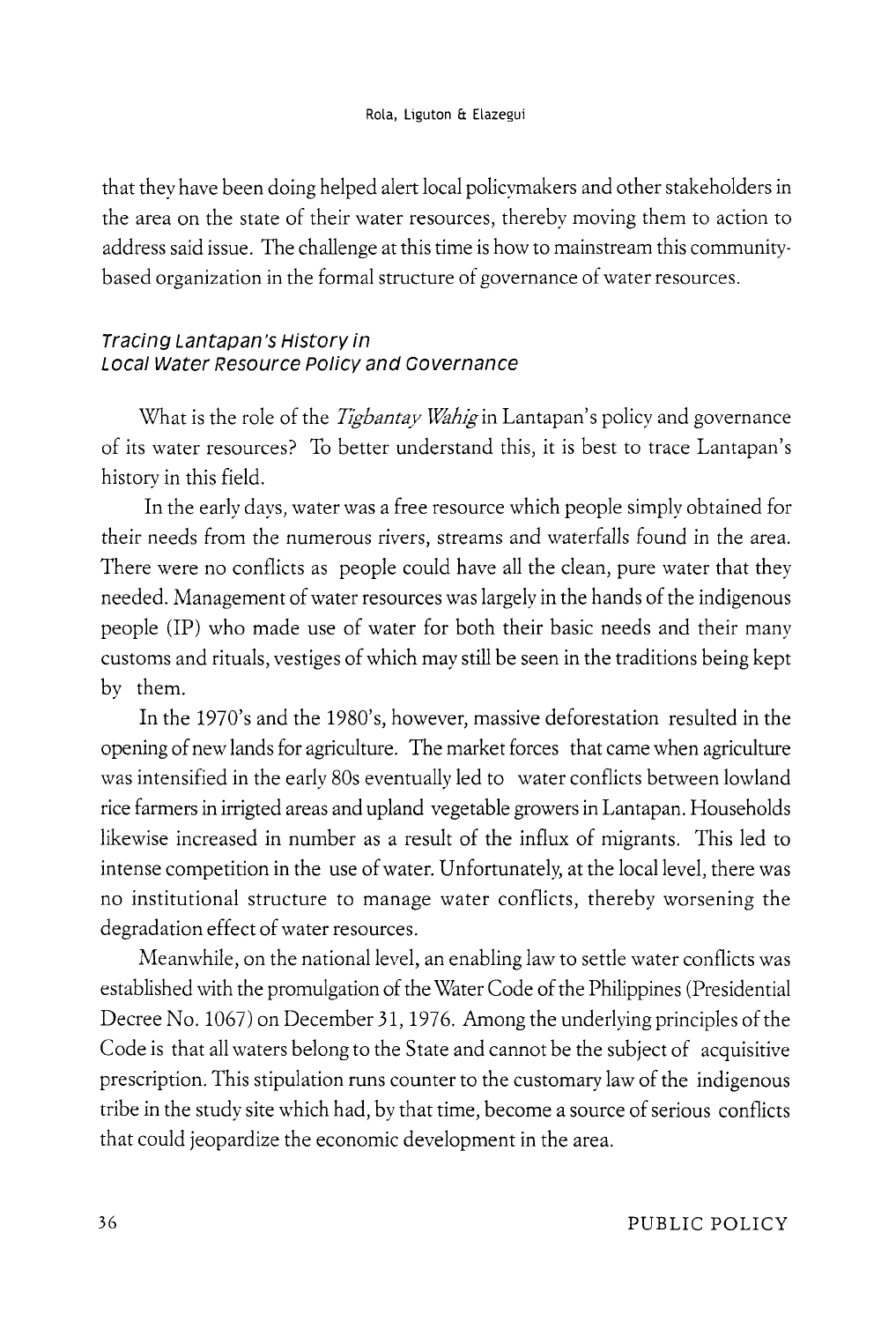Following the State law, people can apply for a water permit for the use of the resource beyond household needs. Minimal fees are charged in order to obtain a "water right," which gives one the permit to acquire water. However, these fees and water laws in general are not observed in the upland areas (Rola, Deutsch, Orprecio and Sumbalan 2004) especially because the regulatory agency handling this is a national level agency with no physical presence in the uplands. What is therefore needed is an institutional innovation that can put more value on the data generated by the water watch group and help properly manage and govern the use of water in the area. It is to be noted that until the 1990s, no local institution governed the water resources in the rural places of the Philippines. It was only with the enactment of the Philippines' Local Government Code (LGC) in 1991 that local governments became enforcers and implementors of national environmental laws. However, whether this decentralization is a better structure for environmental governance or not still remains to be seen (Rola and Coxhead 2004).

How has Lantapan coped with these newly bestowed powers on local governments? How can these new powers affect water management by customary rule in the study site, where water in the land of the indigenous tribes is culturally considered as belonging to them? How can water conflicts arising from economic growth be resolved? And how can the degradation of water resources in the area as shown in the monitoring of the *Tigbantay Wahig* be addressed? To date, lack of funds, lack of local capacity, and the incomplete devolution of functions resulting in a lack of local institutional structure constitute some of the constraints for local governments such as that in Lantapan, to do a good job in the management of water resources (Rola, Sumbalan and Suminguit 2004).

To partially address this lack of institutional structure for water governance, the town mayor established the Lantapan Watershed Management Council (LWMC) in August 2001, largely in response to the *Tigbantay Wahig's* advocacy to save the rivers from being degraded. The LWMC is a multi-sectoral group composed of representatives from the Lantapan agribusiness sector, NGOs, people's organizations, members of the municipal legislative council, and the provincial level agencies. The water indicators gathered by the water watchers were critical in the mayor's estimate. $^2$ Responding to the pressure to address what could turn out to be a major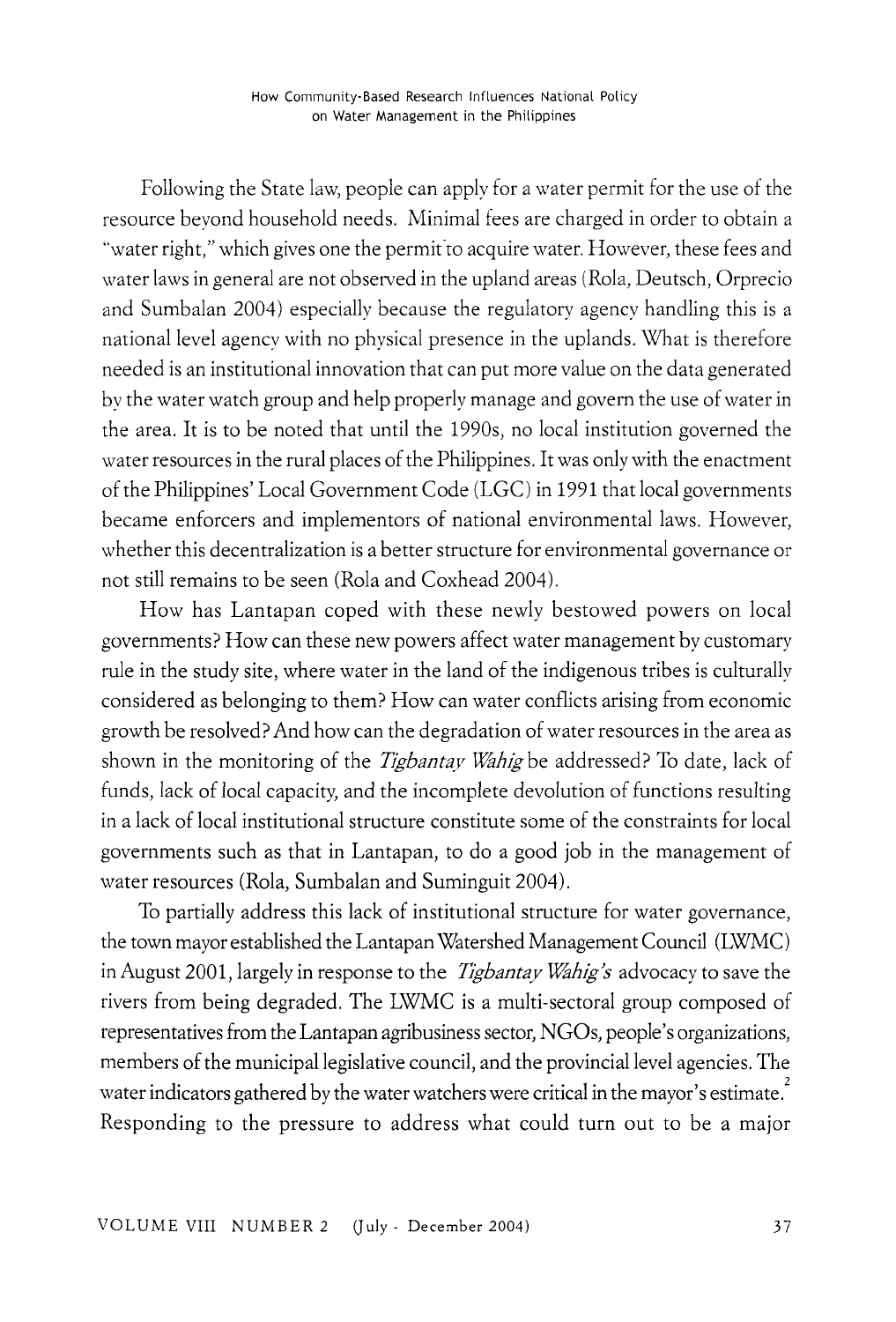environmental crisis, the mayor began negotiating with the implementors of local conservation and environmental protection program in the municipality.

Eventually, the results of the community- based water monitoring work was used by the municipality *in coming* up with the Lantapan Watershed Management Plan (LWMP 2002), that was approved by the Sanggunian Bayan in September 2003. This Plan highlighted a watershed- based water management strategy. Members of the LWMC have expressed commitment to undertake some of the environmental management activities stipulated in the Plan.

#### **Challenges of Local Policy Reforms**

As seen in this case study, a local water watch group was formed mainly to monitor the state of the water resources in the community and to report the findings to the local government. The local government, on the other hand, used the data to design a watershed management plan (Lantapan Watershed Management Plan 2003).

This plan is now waiting for implementation funds. Among the identified sources of funds are the better-off communities in the lower watershed who benefit from the water coming from the upper watershed. The current mayor has always made his suggestion known, i.e., that municipalities protecting headwaters should have a share in the revenues that lowland communities derive from watersheds. This, according to him, is also one of the reasons why there is a need for the immediate revision in national policies regarding watershed management planning and wealthsharing, as provided in the LGC.<sup>3</sup> This is basically the essence of a watershed approach to resource management.

In another development, through the initiatives of a SANREM Principal Investigator (Dr. Antonio T. Sumbalan) based in the province, a Bukidnon Water Policy Forum was held in March 2004, in partnership with the private sector. During the meeting, it was emphasized that water supply needed especially for agribusinesses will not be sustainable in the long run if the upper watershed will not be managed properly. Because of this information, the private sector pledged several millions of pesos for the sustainable management of the mountain range (Mt. Kitanglad) that contains the headwaters of the several watersheds in Bukidnon and other provinces in Northern Mindanao.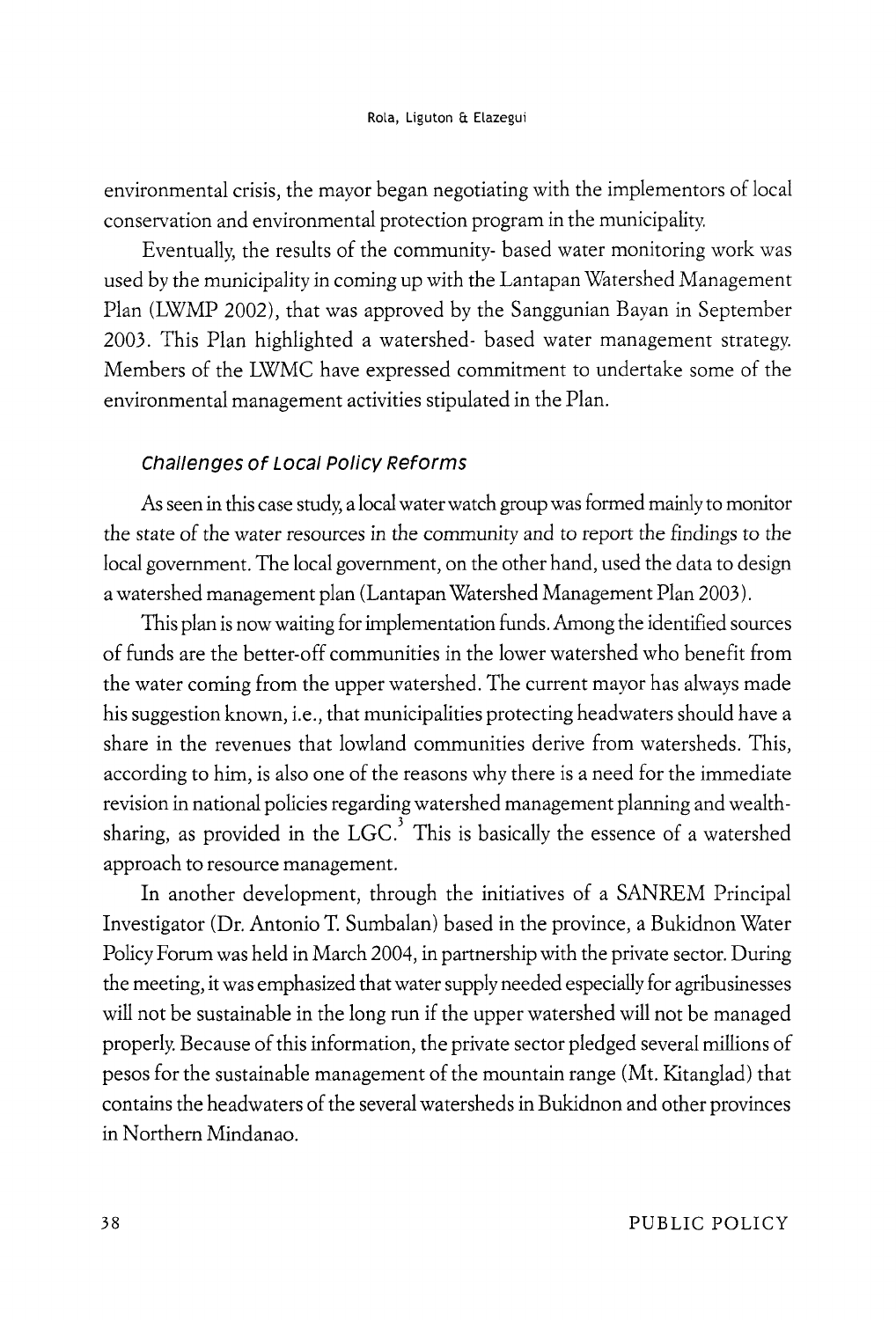Thus, it was wise for the local government to seek the collaboration and participation of both the public and private sectors in a broad range of eco-governance initiatives. It was also wise for the local government to realize it complements the work of the water watch group in the community. To what extent this relationship can be formally institutionalized though depends on enabling laws both at the national and local levels.

## **Relevant research results for national policy**

Because a number of the findings that came out from the research had implications for policy at the national level (i.e., revision of certain provisions in the LGC and other enabling laws, use of a watershed-based approach to water resource planning and management, among others), it was only appropriate that a strong desire to bring this information to the national policy level began to take shape.

Moves to put this into fruition then commenced. And as can be gleaned in the next section, this process was facilitated by the interactions and alliances with other stakeholders and actors in the policymaking process. Indeed, the research- policy links are loops of a spiral where each loop represents a level of interaction and partnership with certain groups and entities espousing a similar cause of influencing policy decisions. This is exemplified by a participatory mode of policy analysis where said groups all help in the shaping of policy.

The experience in Lantapan can be replicated in other sites thereupon showing the need to continuously validate methods and fine-tune policy as information becomes available. This in turn constitutes several other loops of a spiral in the research- policy link.

What were the lessons learned from the CBWM research results and local advocacy that can be scaled up and out of Lantapan? Three of these come to mind, namely: a) there is, in fact, surface water degradation in upland municipalities in the pursuit of economic development; b) there is inherent interest, willingness and ability of local people to monitor their own resources and to talk to policymakers, and c) there is a need for an institutional setup at the local level to manage water resources.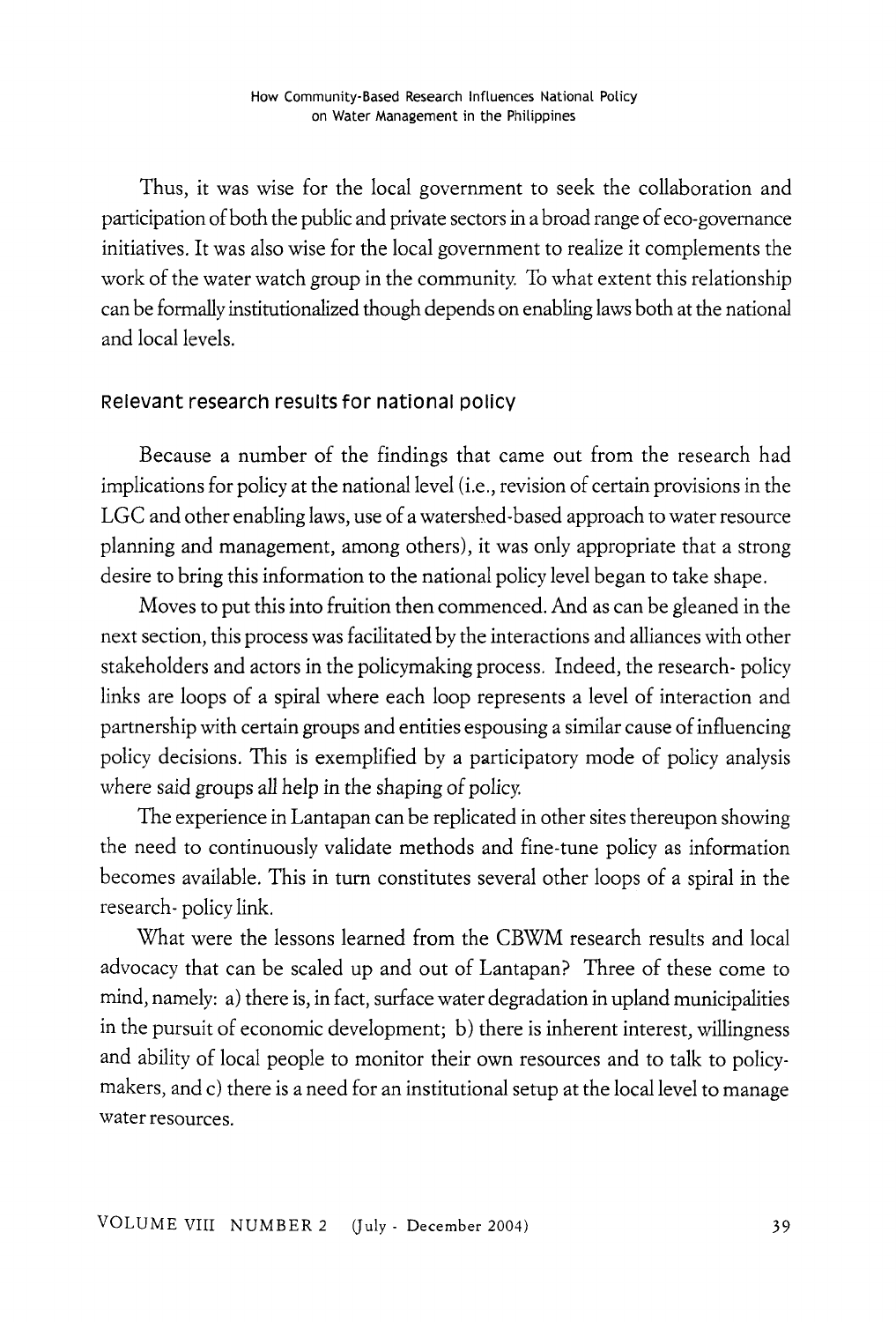

**FIGURE2**  Major institutions involved in water resources governance

## **From community to National Level Policy Advocacy**

Why is it important for results in local research in water to reach national policy makers? The reason for this is that while the Philippine legal framework allows some dichotomy in terms of functions and jurisdictions in water resources governance by national and local government units (LGU), the LGU decisions and actions are bounded by the powers at the central level (Elazegui 2004). In the Philippines, water governance is complicated by the fact that multiple institutions are involved (Figure 2). At most, nine national level agencies govern water resources, their use and quality. The Department of Environment and Natural Resources (DENR) and the National Water Resources Board (NWRB) are the major institutions that influence watershed and water-related decisions and actions.

On the other hand, based on the Local Government Code (LGC), the LGUs can also perform watershed management functions, although subject to DENR supervision and control.

Provinces and municipalities implement community-based forestry management (CBFM), social forestry, and watershed projects. The water quality monitoring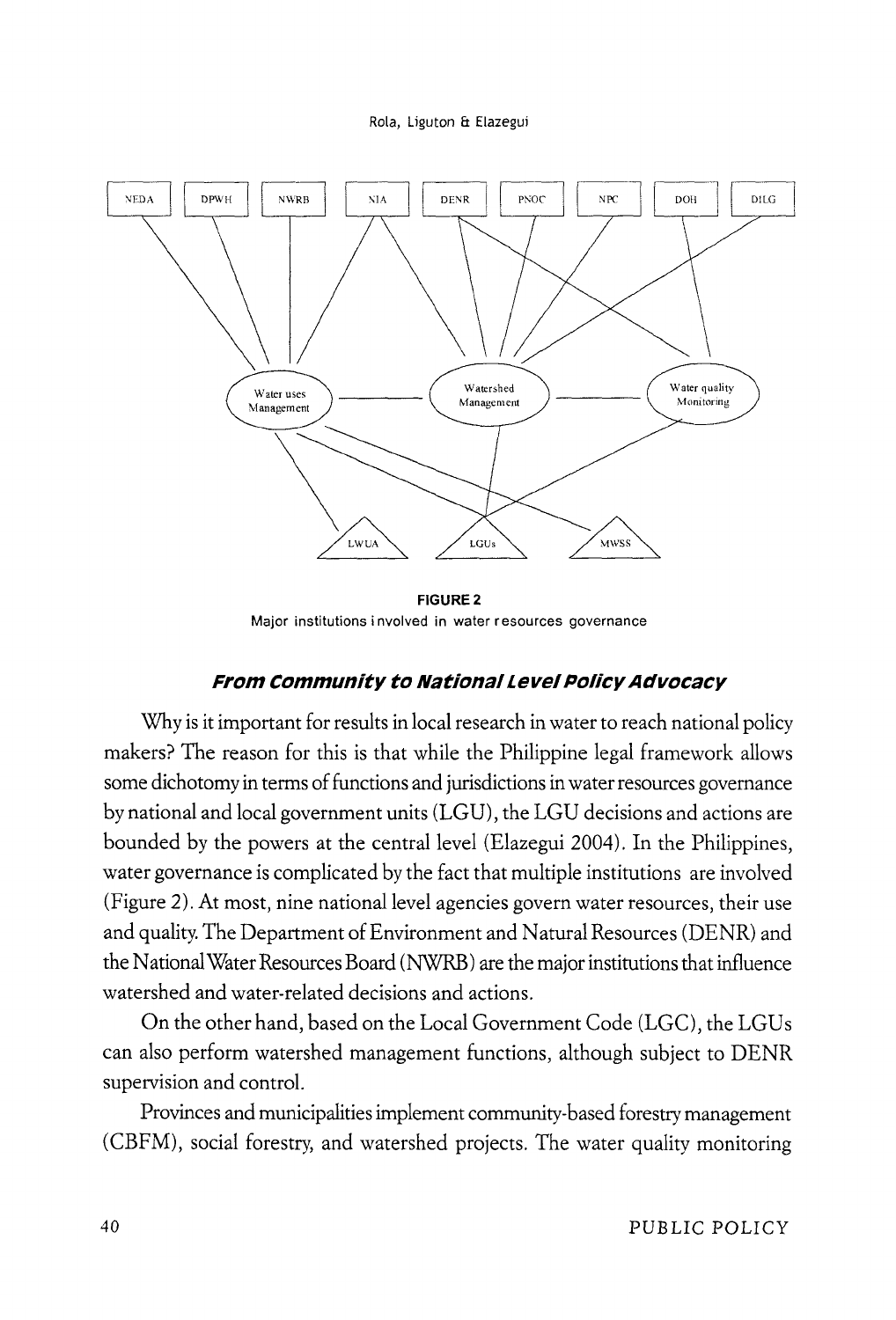#### How Community-Based Research Influences National Policy on Water Management in the Philippines



FIGURE3 National-local government interface in water resources governance

function is at the discretion of the water districts and the LGUs. The DENR-Environmental Management Bureau (EMB) sets water quality standards. The LG Us also have a role in the multipartite monitoring team (MMT) formed within the Environment Impact Assessment System, also under the DENR. This dichotomy of functions necessitates a strong interface between national and local institutions in water governance (Figure 3), and highlights the need to bring to the national level, local level water policy initiatives.

#### National Advocacy strategies

Reaching out to the national level to make the results and insights from the community-based research known and to hopefully be able to eventually influence policy is not an easy task. It requires a dissemination and advocacy strategy in which the parties whose decisions are important in addressing the issues on hand, are reached. They are to be informed of the key and critical points within a reasonable period of time to ensure the timeliness of the information and an efficient use of resources.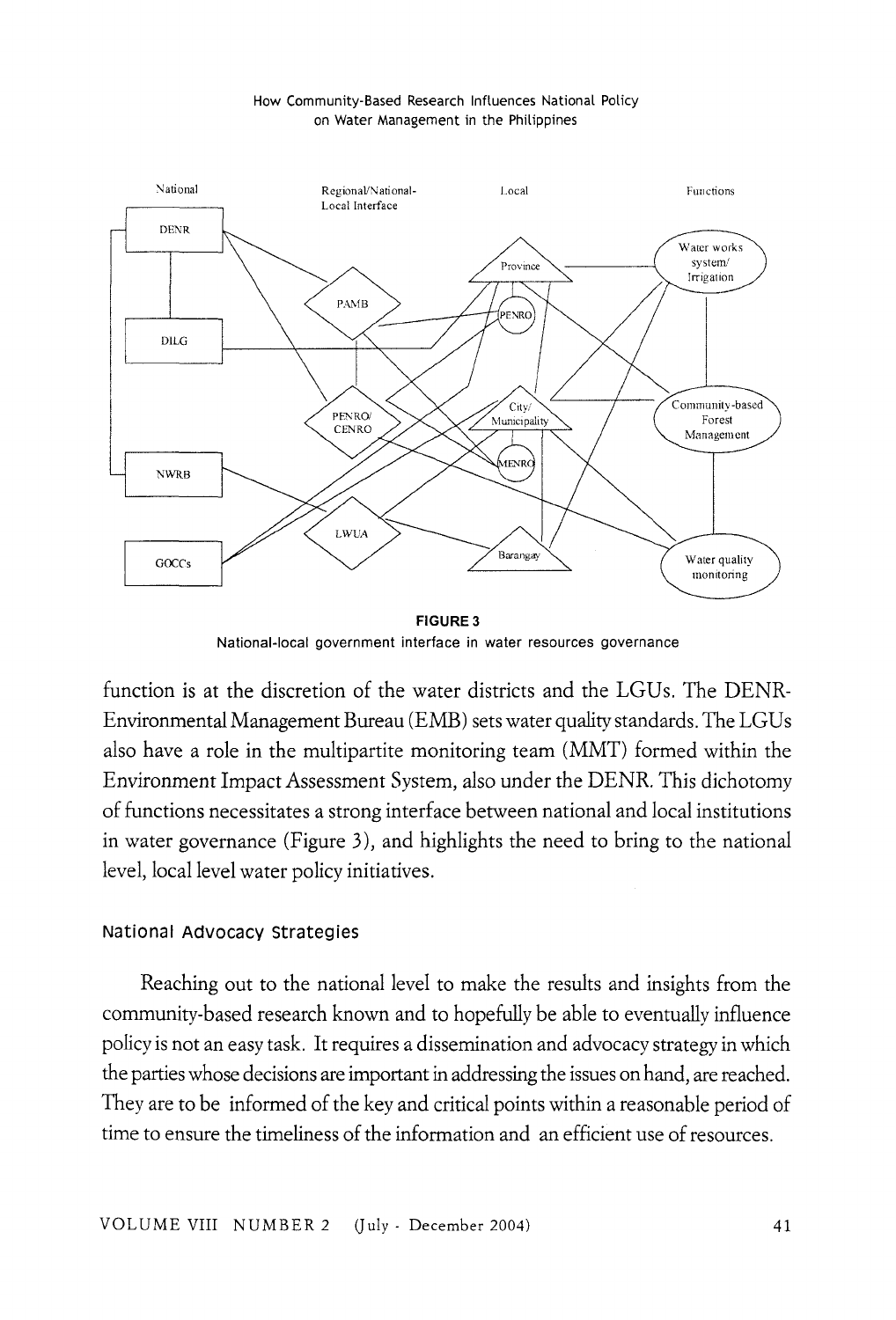Reaching out to the national level to make the results and insights from the communitybased research known and to hopefully be able to eventually influence policy is not an easy task. It requires a dissemination and advocacy strategy in which the parties whose decisions are important in addressing the issues on hand, are reached. They are to be informed of the key and critical points within a reasonable period of time to ensure the timeliness of the information and an efficient use of resources.

The project team adopted three major strategies.

*One,* was to personally visit concerned executive department offices and brief some of their key officials and staff on the findings and insights of the communitybased water management research. *Two,* was to partner with a national level institution with a clear understanding of the research process and links to policymakers. And *three* 

was to forge alliances with broad-based coalition advocacy groups with strong links to civil society and grassroots organizations in order to help build up a constituency for advocating the key results and recommendations of the research.

# Briefings for concerned Executive Department Offices

The project team arranged a series of meetings with key officials and technical staffs of certain executive department offices whose areas of work are in line with the subject matter and issues taken up in the community-based research. The objective of the meetings was purely for information dissemination: the conclusions and insights gathered by the research from the field are shared with central-based offices. At the same time, the interactions offered the opportunity for the project team to validate some of their work results, standards and methodology with the offices concerned.

Among the interactions made were:

1. Seminar at the Environmental Management Bureau of the Department of Environment and Natural Resources (EMB-DENR), November 2002

The EMB-DENR is the regulatory arm of government for water quality. Its main function is to monitor water quality, especially of the point source pollution type of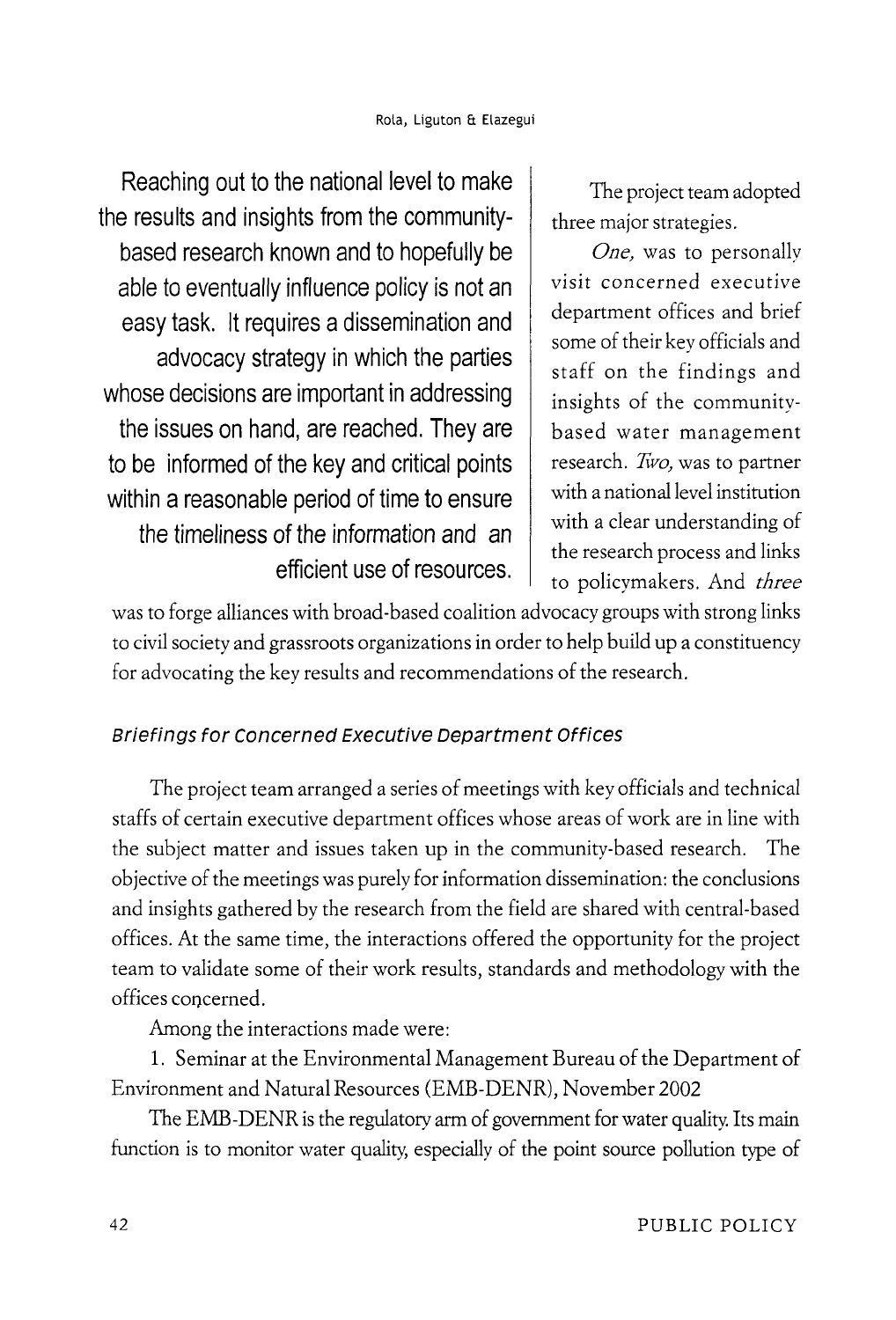establishments. No effort is done to monitor non -point source pollution, which is admittedly a difficult task The EMB-DENR welcomes new water quality monitoring technologies as long as there is an in -depth study on their accuracy and cost -effectiveness vis-a-vis the current methods used by EMB. Said new technologies are welcome because the EMB feels that the indicators currently in use need to be modernized.

During the meeting, the team of SANREM economic and water monitoring project presented their research results on water quality monitoring to the staff of the EMB. The team's visit to the EMB was welcomed by the EMB precisely because it was indeed also exploring possible new methodologies that it could adopt for its water quality monitoring work.

At the same time, since the meeting served as a sharing of information, it raised a number of issues useful to the project team for refining its method of interaction with the key actors and stakeholders in the field. The issues raised included the following: 1) conversion of SANREM "water watch" water quality indicators to DENR standards; 2) cost- effectiveness and in-depth study of water quality monitoring technologies; and 3) coordination with the EMB Regional Office in Region 10 and the Central Office.

The EMB participants suggested that coordination with the EMB-Region 10 staff would be helpful because it is the regional office that endorses recommendations to the central office for consideration on a national scale and it is also doing its regular water monitoring. This piece of information was a welcome suggestion for the project team because in order for the CBWM strategies to be adopted at the national level, the project could have early on collaborated with the local agencies for more validation in similar areas and conditions. Moreover, the flow of information should have come from the state-aligned agencies rather than from the communities, thereupon facilitating the process of recommending the adoption of the project's methodology and indicators.

The project team also learned that in water monitoring, authority is given to provincial governments. EMB organizes a multi-sectoral committee to monitor water quality, whose activities are sanctioned by the provincial government. DENR provides the overall technical guidance. Because conflict resolution is also done at the local government, further advocacy can be focused at the provincial level through this committee.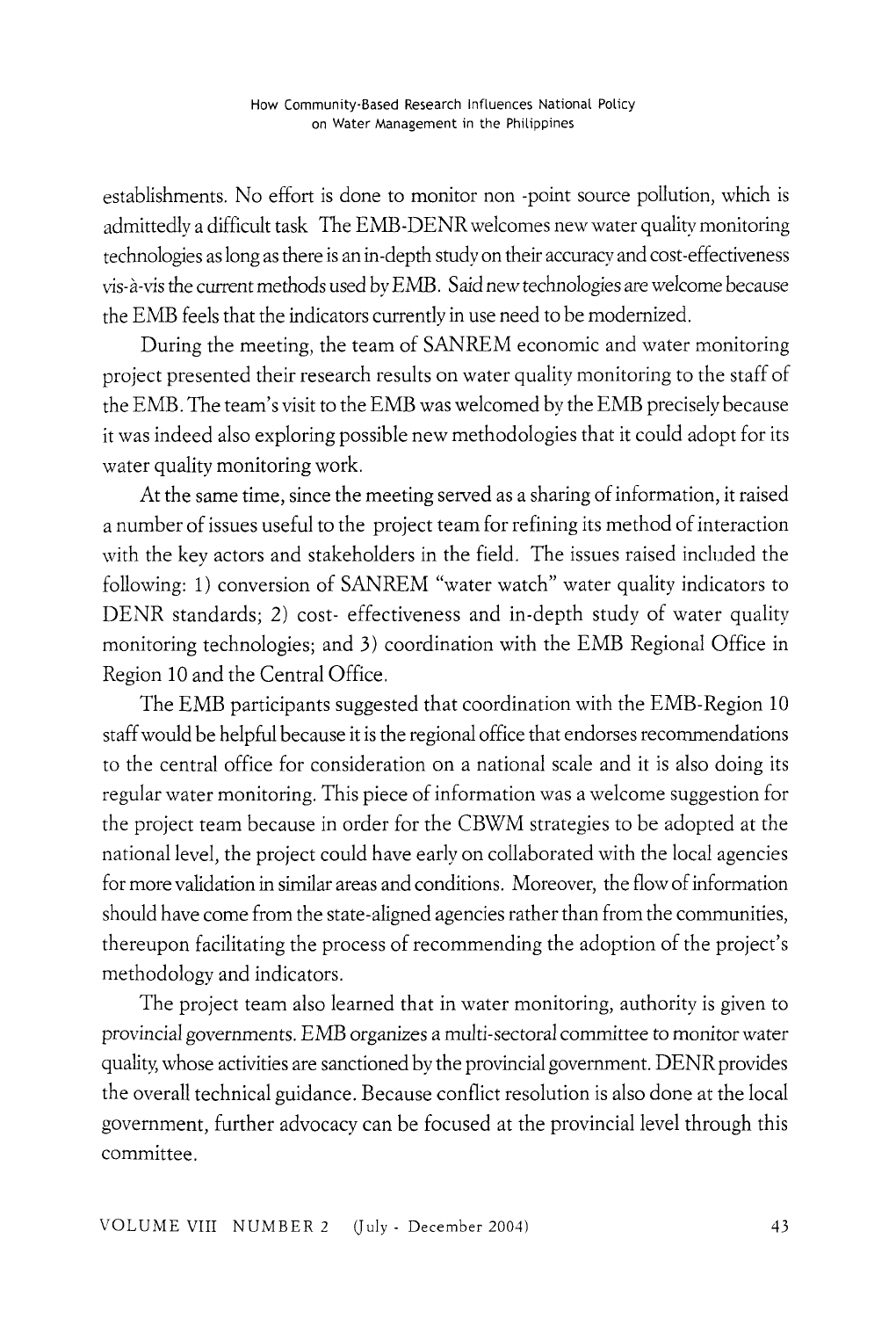### 2. Visits to the National Water Resources Board (NWRB)

The purpose of the visits to the NWRB was to understand the limitations of the current water code and the potential contributions that the research team's work can provide this agency. During the visits, information about several bills being deliberated in Congress on water resource management was provided the team. The most important one was the Clean Water Act, which was eventually passed into law in March 2004. The team was also informed that a reorganization of several water agencies was on-going. For the experts at the NWRB, the solution to the impending water crisis was more of demand management rather than a supply problem. The focus in their regulatory function is about water allocation mechanisms. NWRB is also now pursuing the amendments in the Implementing Rules and Regulations (IRR) of the Water Code.

3. Visit to the Department of the Interior and Local Government (DILG)

The other office the team visited as part of its national dissemination and sharing activity was the central office of the Department of Interior and Local Government (DILG), specifically the Water and Sanitation Division. During the discussions, the DILG staff informed them about DILG' s familiarity with Lantapan because it was previously a recipient of the World Bank Rural Water Supply Program. The team also learned that out of 1,500 municipalities in the country, there are over 600 water districts which are located in urban areas and peripheral semi-urban areas. This implies that the remaining municipalities not covered by local water districts depend on the local government-managed waterworks 4 , or none at all, if the structure is not present.

#### Partnership with the PIDS on Policy Advocacy Activities at the National Level

From community-based research, the SANREM team formally partnered with the Philippine Institute for Development Studies (PIDS) for the national level advocacy activities. The PIDS is a government institution attached to the National Economic and Development Authority. Its main function is to do research and advocacy on economic and development issues. The SANREM project's alliance with the PIDS was made to secure its help in the dissemination of the project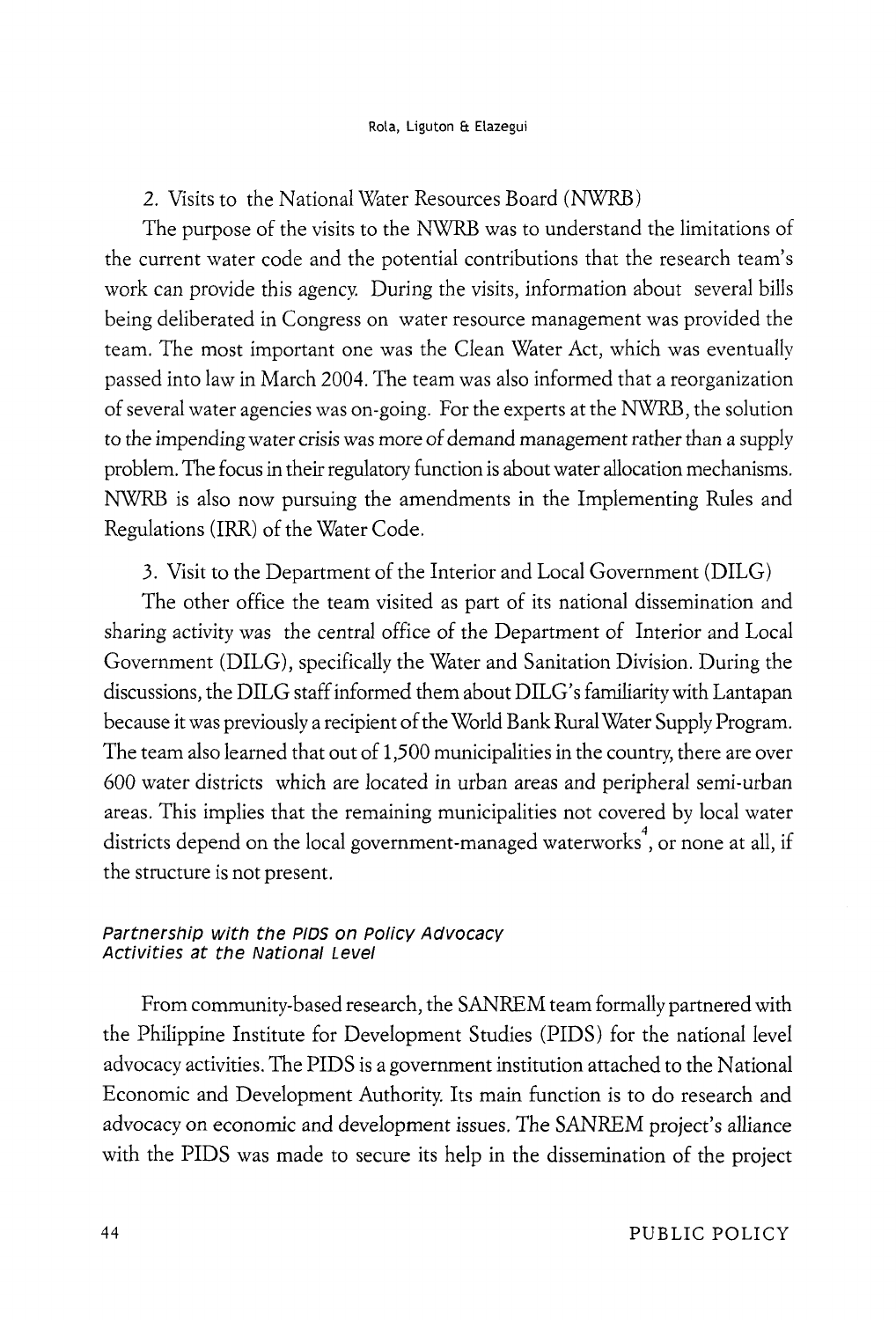results at the national level through its links with various policy-related agencies and the legislative branch.

PIDS has a comparative advantage in doing so-- it is nearer the center, i.e., it has institutional links with both the executive and the legislative branches of government. It also has several avenues for policy information dissemination and advocacy. A PIDS partner-member of the SANREM team, for instance, liaisoned with members of the staff of senators and congressmen who sponsored major bills on water like the then pending Clean Water Act. The team also met with various technical working groups involved in the drafting of said bill in order to brief them on some of the key findings and recommendations of the project research which may serve as inputs in the strengthening of the bill. Some of the project research's findings on the watershed-based strategy for water management were introduced as possible insertions in the bill's provisions. Another involvement was the participation of a PIDS-based project partner in one of the preparatory task forces in charge of preparing the position paper for the  $DENR-NWRB-NEDA - a$  National Conference on Water organized by the DENR-NWRB-NEDAin March 2004. Here a water management agenda was endorsed to the President of the Philippines.

## 1. Water Resource Management Policy Forum

Initial SANREM work with the PIDS was the holding of a water resource management policy forum in August 2002 to disseminate the CBWM research results within the context of the national concerns on competing uses of water, water policies and institutions, and watershed-based water resource management strategy.

The forum discussed to what extent the watershed health is factored in, within the water policy and water governance framework in the Philippines. The discussions revealed that there are already many laws providing the legal framework for water governance in the country such as the Revised Forestry Code, Water Code and the Local Government Code. However, there seems to be not much understanding of these laws, much more so of their impact on watershed health if implemented on a broader scale. Thus, the forum participants concluded that the water crisis in the Philippines is probably a crisis of governance.

The empirical study that was contributed by the SANREM research team was powerful in illustrating the consequences if nothing is done at this time to improve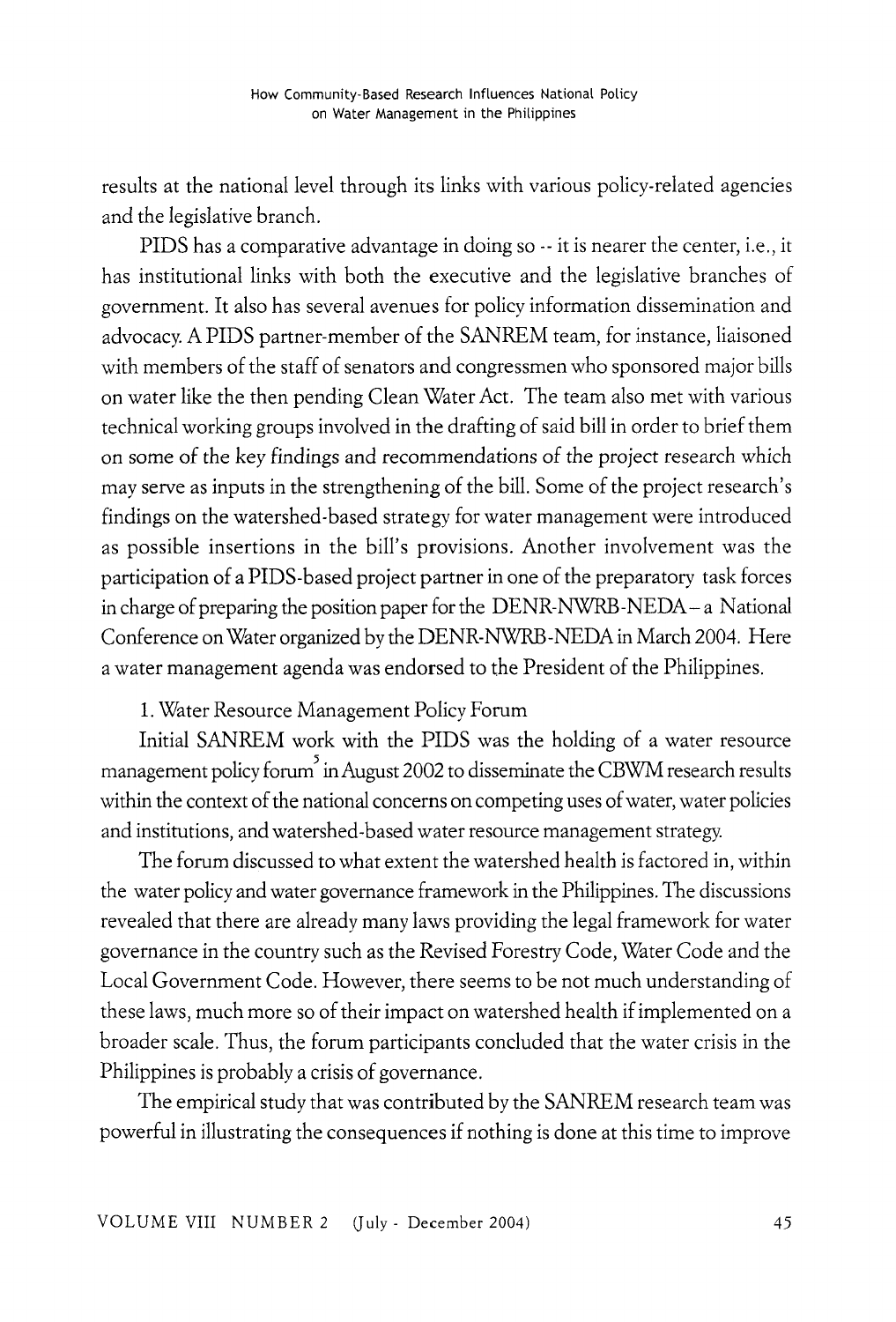the current water policy and governance in the country. Another important outcome of the forum was the coming together of professionals who were interested in the same cause but who had not gotten to talk to one another. A potential impact of this activity is the recognition by policymakers of watershed as the basic unit of water resource planning for a more sustainable water resources management. Though this is already a pronounced policy of government (Acosta 2004), in reality, this is not being implemented.

# 2. Other PIDS-led dissemination and advocacy activities

For information dissemination, meanwhile, PIDS has a number of outlets that are regularly distributed to the top leadership in both the executive and legislative departments of government. For the SANREM partnership, it produced a folio of policy notes, editorials in the major dailies, and other media forms that focused on some of the key findings of the SANREM community-based research results on water. For additional advocacy activities, there was a briefing held at the Congress, just after the Clean Water Bill was enacted, with the researchers of the project briefing the Congress staff on some points that may be useful in the drafting of the Implementing Rules and Regulations (IRR) for the newly passed Clean Water Act.

# **Forging Alliances with Other Partners- The Philippine watershed Management coalition**

Aside from a partnership with the PIDS, the project also established links with NGOs. This link came later though as the SANREM SEA project team worked further to crystallize the type of information it wanted to push for in a nationwide advocacy program.

When the team was completing the manuscript of the newly-published book, *Winning the WaterWar*, the team wanted to assess the reason why, despite the fact that the watershed approach is fully recognized and supported by the Philippines' Department of Environment and Natural Resources, the said approach is not being implemented on a wider scale.

To carry out the assessment, a study was conducted to focus on the elements present or absent in various watersheds which affect the implementation of the watershed management approach. In order to make the local and national decision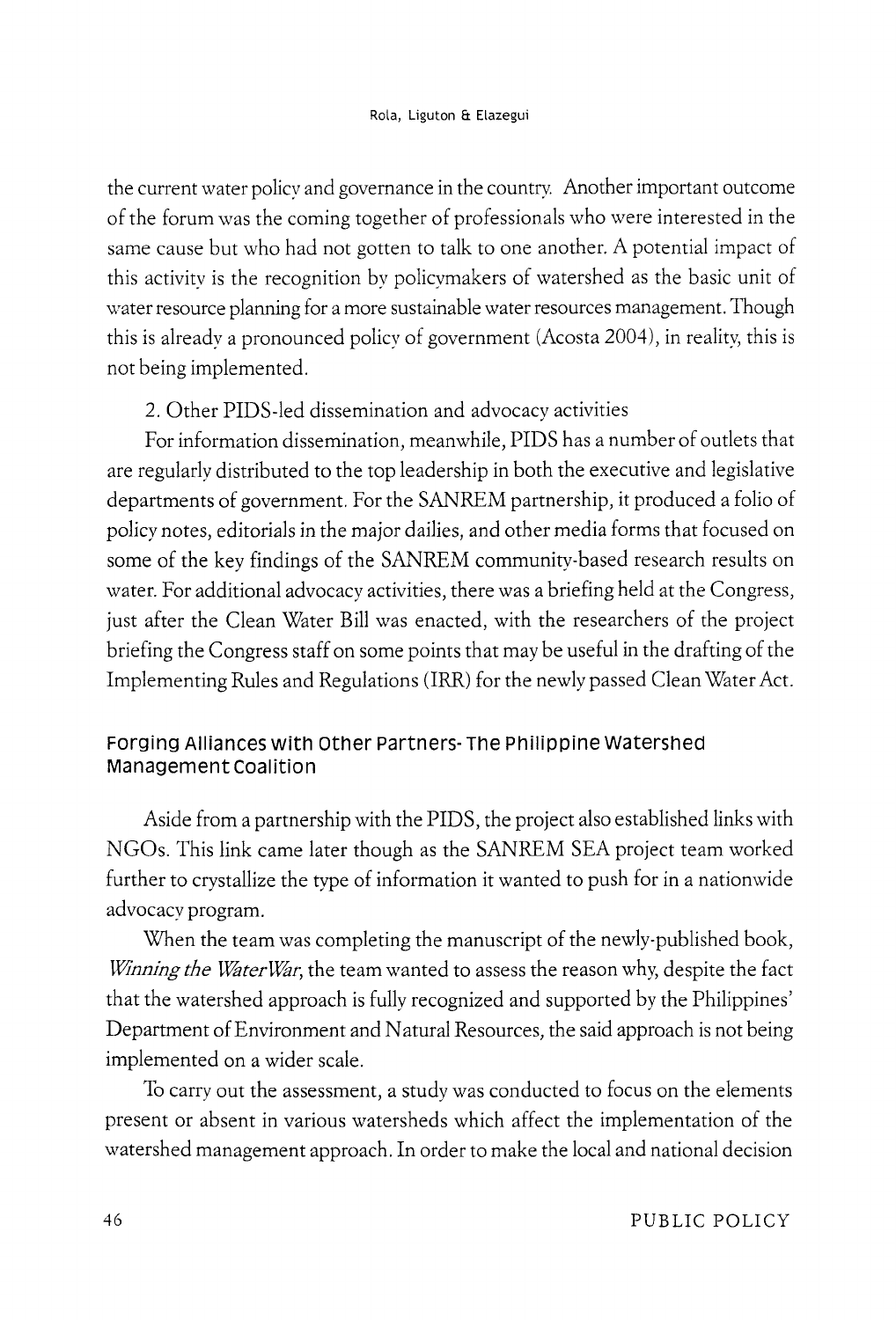makers and other stakeholders aware of the reasons that either lead to the success or failure of the watershed approach, the project team decided to present the results of the case studies in a road show.

Thus, a series of 3 fora entitled "The Realities of Watershed Management Approach in the Philippines" was held in various points in Luzon, Visayas and Mindanao. One of the objectives of the forum series is to be able to reach as many of the stakeholders and decision makers as possible in different areas in order to stress the relevance and importance of initiating watershed management efforts.

To be able to do this, the project team deemed it necessary and strategic to partner with institutions and advocacy coalitions that already have established networks in different parts of the country. Hence, for the two succeeding fora in the Visayas and Mindanao, the project team linked up with the Philippine Watershed Management Coalition (PWMC), a broad-based coalition group made up of professionals from both private, civil society and government sectors advocating the adoption of the watershed approach in managing water resources.

In the various regional fora, local organizations became partners, with participants coming from varied backgrounds. Many of them represent people's organizations/associations like irrigators and farmers groups; business clubs; the League of Municipalities; local government units in the region as a whole; the representatives of government agencies like the DENR, National Power Corporation, National Irrigation Administration, Department of Agriculture, Department of Health, Department of Energy, Department of Public Works and Highways, Philippine Information Agency, and the NEDA; *local* water districts; environment and natural resources officers; multisectoral bodies such as that of the Iloilo Watershed Management Council and Protected Area Management Board (PAMB); and academic/research institutions. The regional fora resulted in a snowball effect of information dissemination about water and watersheds.

The lesson gathered from this exercise is the importance of networking in policy advocacy. An earlier decision to partner with a broad-based advocacy coalition group proved to be a good move. The Philippine Watershed Management Coalition (PWMC), an established association of professionals from both private and public sectors whose advocacy was the promotion of the watershed management approach in the country, had a wide network of contacts all over the country, especially in the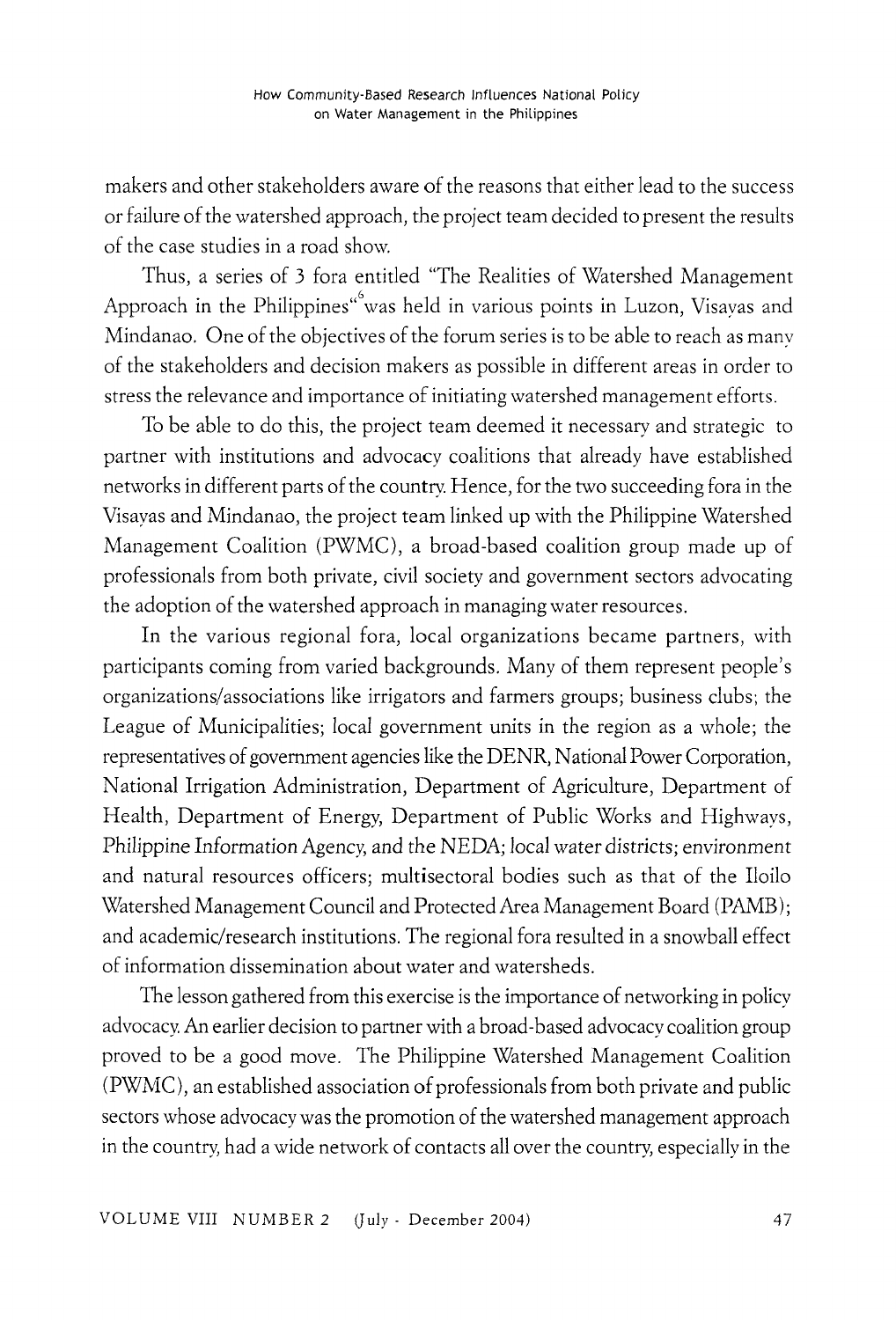Visayas and Mindanao areas. As such, it became easier for the project team to organize and invite relevant and multi-stake sectors for the fora. The partnership likewise easily opened doors for contacts and was also very critical in helping the team reach the relevant audience.

## outputs and Impacts

A number of actions/decisions seem to have resulted from this series of fora. In an Iloilo town, for instance, the participants drafted a tentative program of action. This was based on the case study's recommendation for the possible adoption of the environmental services payment scheme among certain watershed communities in the Visayan region. The said program is being proposed to the Iloilo Watershed Management Council (IWMC), the multisectoral and multilayered structure tasked with the management and protection of the various watersheds in Iloilo province.

The Davao City Council, which handles the advocacy and promotion of the watershed management approach in Davao City, plans to make use of the case studies under the SANREM policy project and the various lessons from these in their continuing IEC and advocacy of the approach. Hopefully, this watershed management consciousness will develop not only in Davao City but also in the entire province of Davao.

Lastly, the PWMC has adopted for its 2004 annual conference the theme "Toward a Watershed-based Water Management Approach in the Philippines," based on the SANREM policy project and case studies. The conference will be held with the provincial, city and municipal leagues of the Philippines and hopefully, the approach and case studies may provide them with bases for comparison and work. This national conference is usually attended by local officials nationwide as well as officials and representatives of institutions and agencies involved in water management and governance. All these collaborative projects are evidence of the snowballing effects of the SANREM. In addition, the PWMC has also featured popular versions of the four watershed case studies of the SANREM policy team in its regular advocacy magazine entitled *Watershed* 

Hopefully, all of the above efforts shall lead to a wider recognition, appreciation and implementation of the watershed approach in an integrated water resources management program for the Philippines.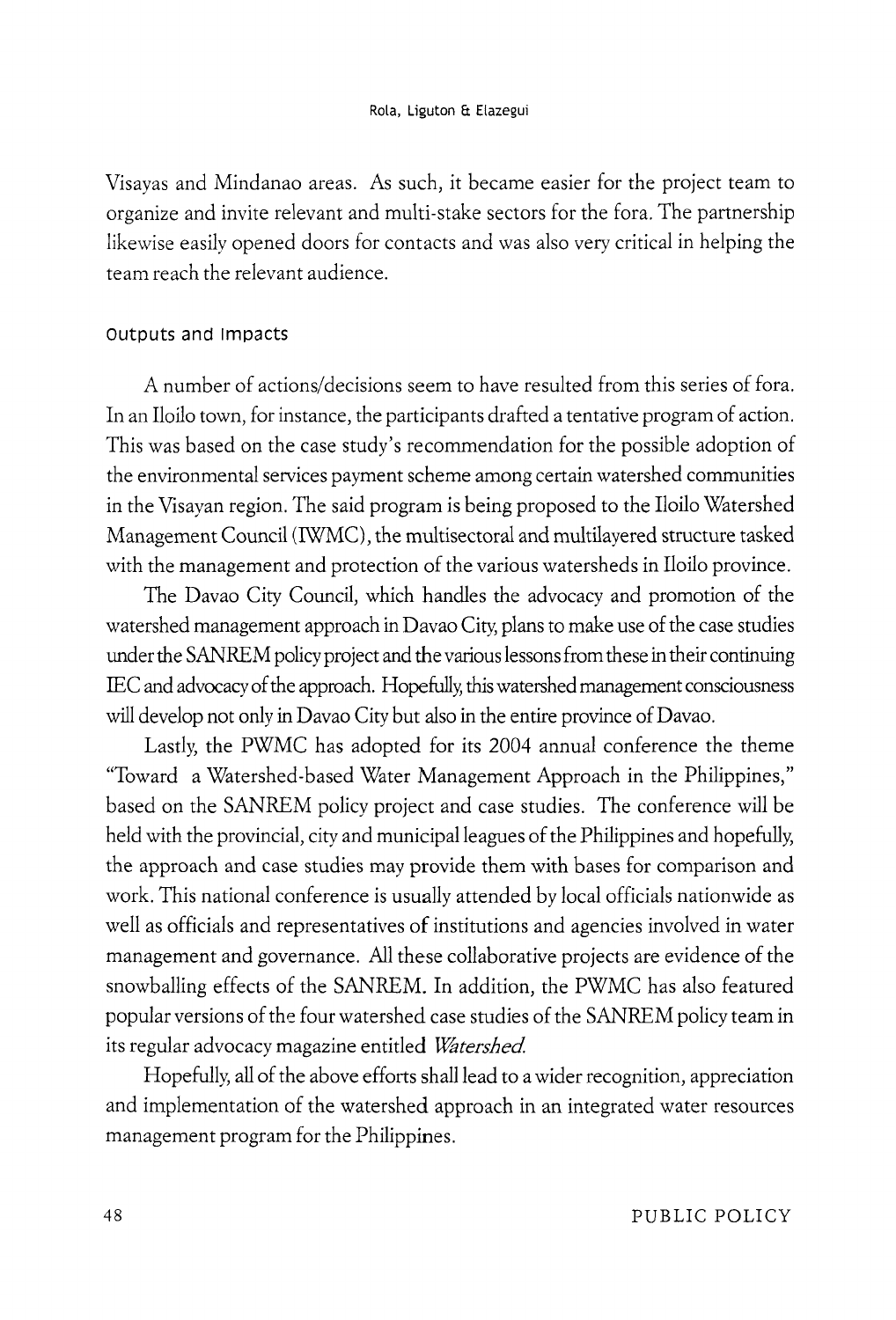#### **Lessons Learned**

What lessons can be drawn from the entire research-policy interphase activity? The following are some of the more significant ones.

- a) Community-based efforts for policy should be based on quality empirical research. It is noteworthy to mention that the field level study was powerful in pointing out the failures in water policy and governance.
- b) The research must have some local impacts. The field research moved the municipal government into action because of the clarity of the impact on the area. In addition, other local people attested to the fact that the research was helpful. This helped in articulating the cause at the national level because it made the research more credible.
- c) Partnerships forged with institutions known to have integrity, credibility and good links with the policymaking processes ensure better chances in reaching key officials in the policymaking institutions. PIDS' reputation as an independent think tank is beyond doubt and its strategic position in government to influence policy- with its board chairman being the head of the country's foremost socioeconomic planning unit of the country- was helpful.
- d) Alliances with more stakeholders, i.e., NGOs, with national level agencies who do technical work, regulatory and development agencies, regional development officials, and other members of academe, provide a wide reach for the project in the country. The decision to collaborate with the Philippine Watershed Management Coalition, an NGO, is perhaps one of the best moves that the project has made. In fact, the broad-based membership of the Coalition enabled the team to touch base with a lot of groups and sectors interested and involved in water issues, in particular with the watershed approach to water resources management
- e) And finally, there is a need to create more champions and to act with passion. The NGOs are a passionate group and they will carry the ball, even if the academics move on to other areas of research.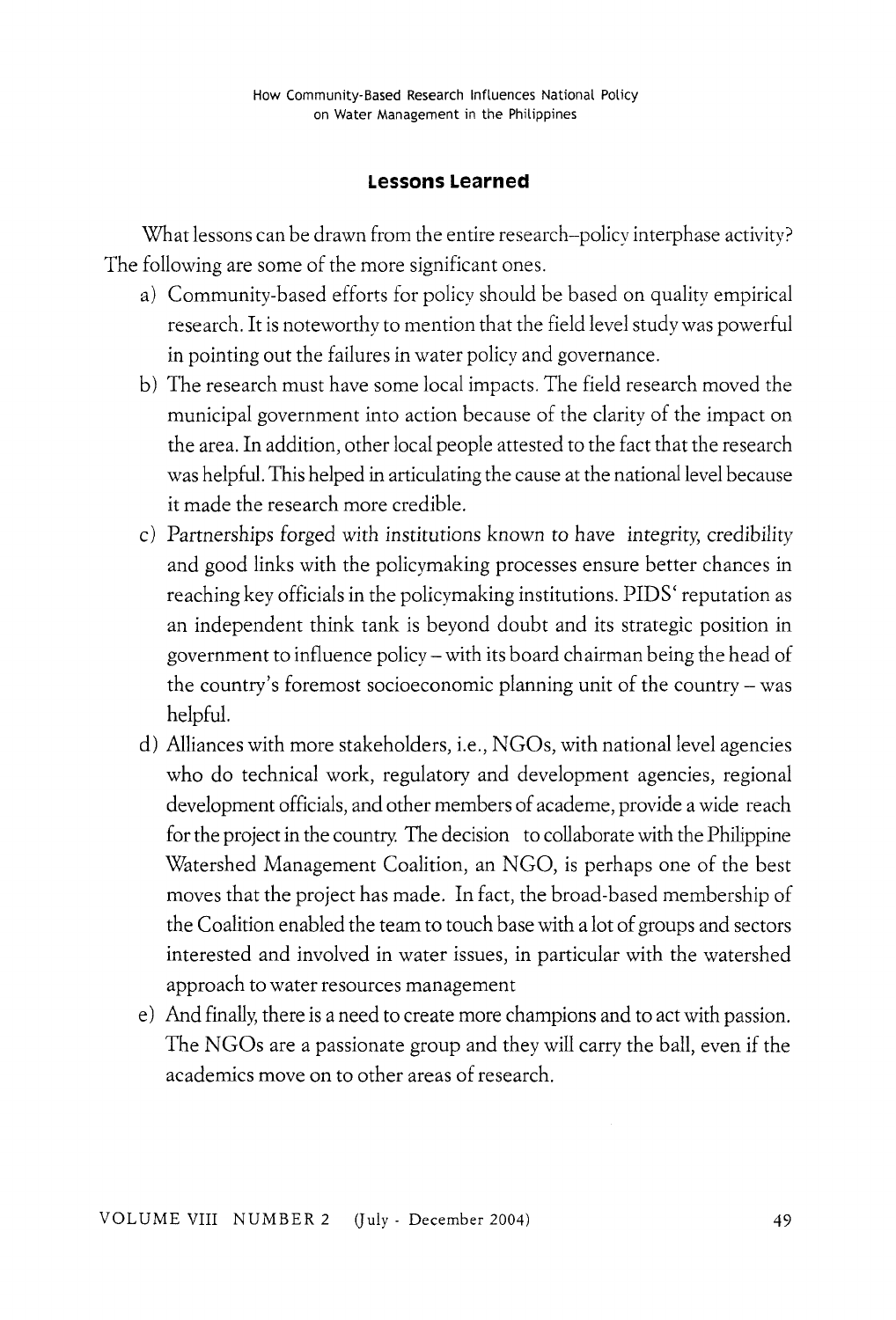#### **Notes**

- SANREM CRSP-SEA brings together researchers from universities and specialist institutes in  $\mathbf{1}$ the Philippines, the U.S., and other countries as well as the International Agricultural Research Centers (IARCs) to work with farmers and other natural resource managers, communities, civil society institutions, and government agencies at local and national levels in the search for the means by which upland communities will be enabled to make better natural resource management decisions. The project is funded primarily by the US Agency for International Development (USAID).
- 2 The indicators included levels of total suspended solids, levels of *E Coli* bacteria and the patterns of stream flow.
- 3 One good example is the provision in the LGC entitling local government units a share in the proceeds from the use of national wealth. In practice, however, the water district directly remits its revenues to the National Treasury rather than to the local governments (as provided in Sec. 293 ). The revenues are then allocated back to the local government units in the form of the Internal Revenue Allocation (IRA).
- 4 But LGU managed water systems are not very successful. They were not sustainable because of poor finance-generating capability and lack of preparedness ofLGUs to manage the systems. Water fees are usually subsidized and are usually too low to cover even operating and maintenance expenses.
- 5 The papers presented during the forum, together with Four more Solicited Papers, are now published in a book entitled, *Winning the W'ater W'ar: watersheds, water policies and water institutions* (PIDS;PCARRD, Makati, Philippines, 2004 ).
- 6 Its objectives were: 1) To bring to the attention of the local and national decision makers the realities on the ground in adopting the watershed management approach as shown in the experiences of the four case studies; 2) To highlight the lessons to be drawn from the experiences of said case studies; and 3) To encourage/challenge stakeholders in various watersheds to undertake further action in managing and protecting their watersheds and water resources.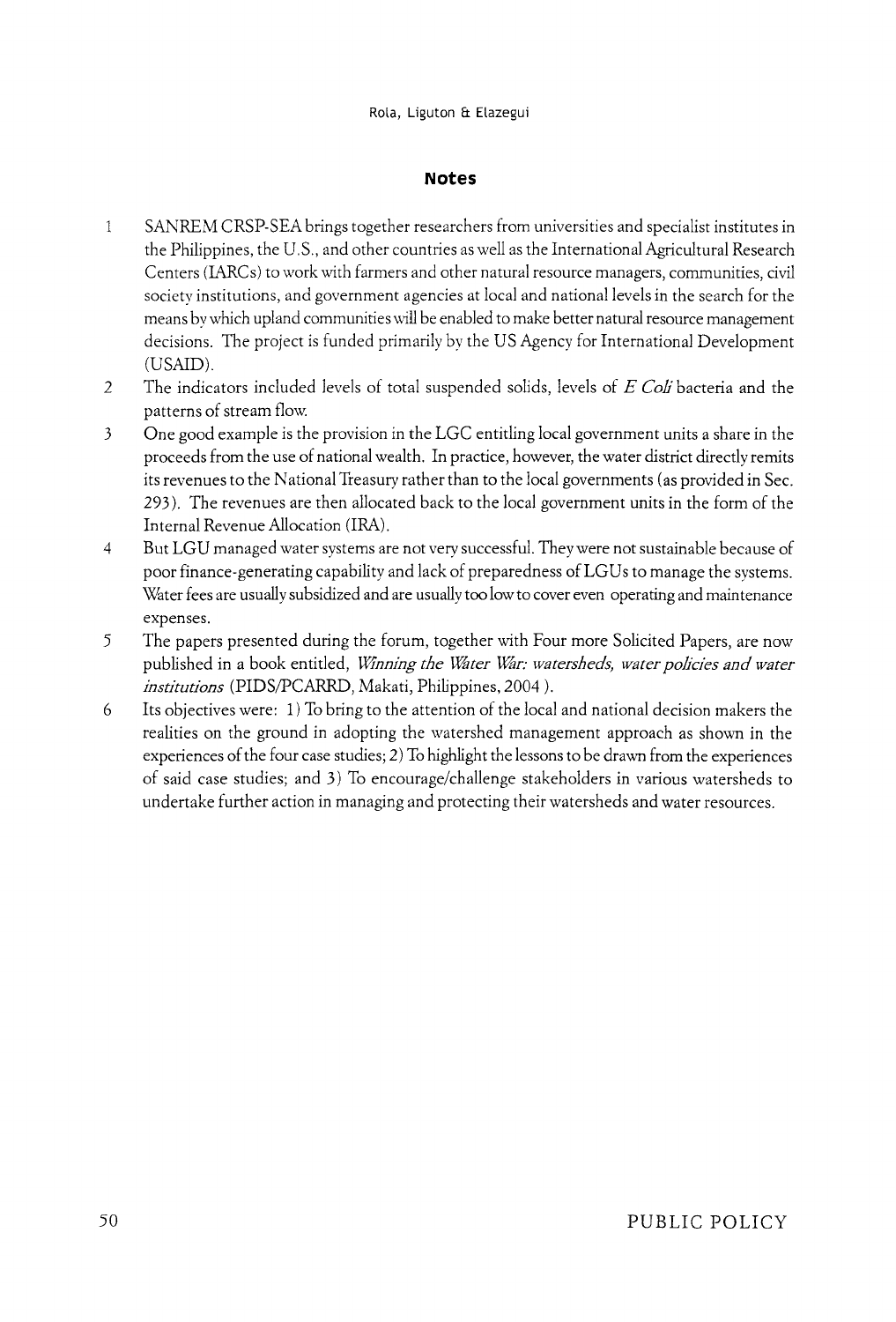#### **References**

- Deutsch, W.D., A. L. Busby, J.L. Orprecio, J. P. Bago-Labis, and E. Y. Cequiña. 2001a. "Community-based water quality monitoring: from data collection to sustainable management of water resources." In I. Coxhead and G. Buenavista (eds): *Seeking Sustainabifjty: Challenges of Agricultural Development and Environmental Management in a Philippine Watershed*. Los Baños, Philippines: PCARRD, pp.138-160.
- Deutsch, WD.,J.L. Orprecio and]. P Bago-Labis 2001b."Community-based water quality monitoring: The *Tigbantay Wahig* Experience," in I. Coxhead and G. Buenavista (eds). *Seeking Sustainability: Challenges of Agricultural Development and Environmental Management in a Philippine Watershed.* Los Banos, Philippines: PCARRD. 184-196.
- Deutsch, W G. and]. L. Orprecio. 2004. Community-based Water Monitoring in the Philippines and Beyond: A Decade of Investment and Potential. Paper Presented at a Conference on "Land use changes in tropical watersheds: causes, consequences and policy options," Quezon City. Jan. 13-14, 2004.
- Dunn, William. N. 1994. *Public Policy Analysis: An Introduction.* New Jersey: Prentice Hall.
- Dye, Thomas. 1998. *Understanding Pubfjc Pofjcy.* Ninth Edition. Upper Saddle River, N.J.: Prentice Hall.
- Elazegui, D. 2004. Water Resource Governance: Realities and Challenges in the Philippines."
- Lantapan Municipal Watershed Management Plan- "Upper Pulangui" River Watershed Cluster. August 2002. Lantapan, Bukidnon.
- Loevinsohn, M. and A. Rola. 1998. "Linking Research and Policy on Natural Resource Management: The Case of Pesticides and Pest Management in the Philippines." In Tabor, Sand D. Faber. (eds). *Closing the Loop: From Research on Natural Resources to Pofjcy Change.* Policy Management Report # 8, The Netherlands: European Centre for Development Policy Management (ECDPM)/ International Service for National Agricultural Research (ISNAR). 88-113.